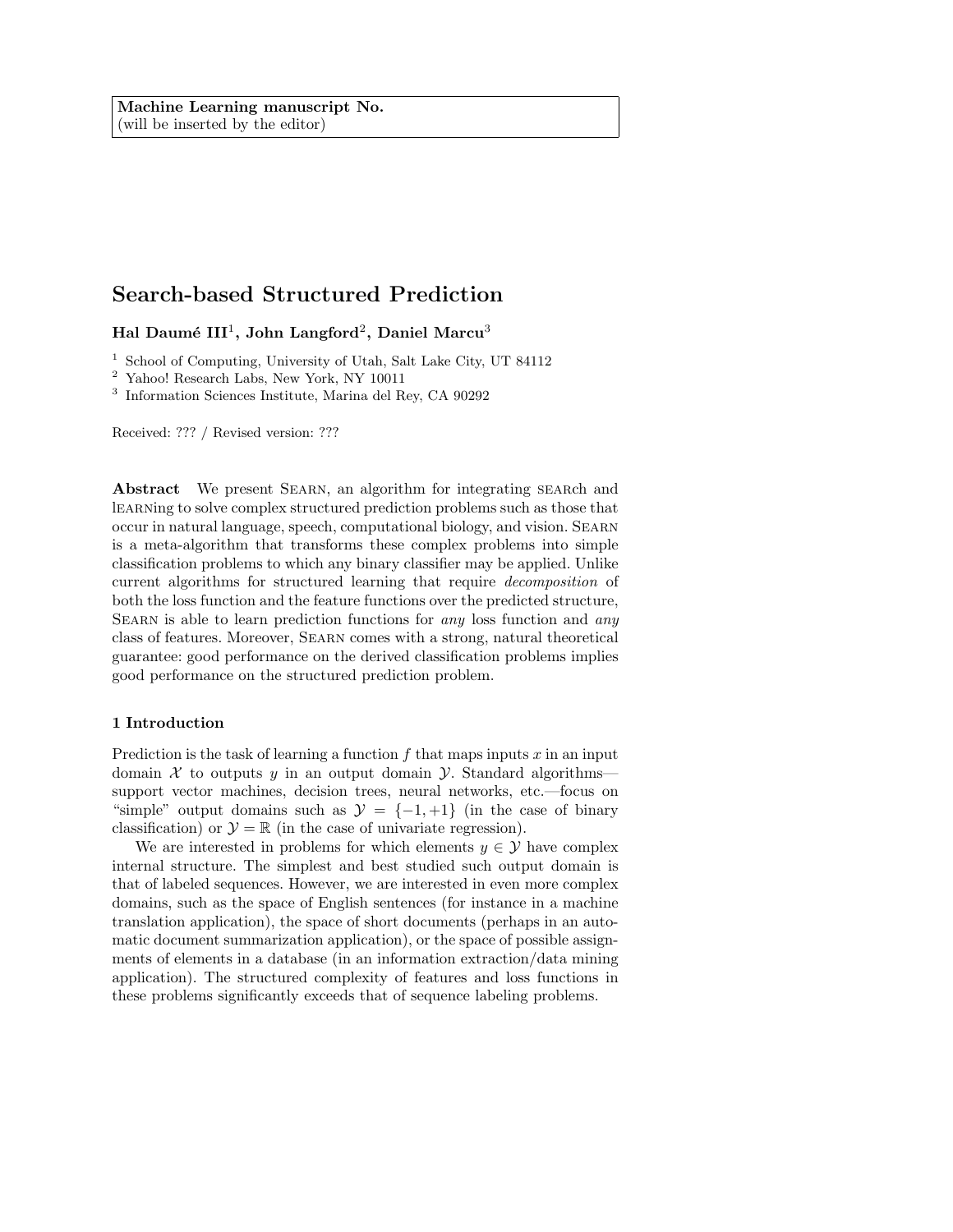From a high level, there are four dimensions along which structured prediction algorithms vary: structure (varieties of structure for which efficient learning is possible), loss (different loss functions for which learning is possible), features (generality of feature functions for which learning is possible) and data (ability of algorithm to cope with imperfect data sources such as missing data, etc.). An in-depth discussion of alternative structured prediction algorithms is given in Section 5. However, to give a flavor, the popular conditional random field algorithm [29] is viewed along these dimensions as follows. Structure: inference for a CRF is tractable for any graphical model with bounded tree width; Loss: the CRF typically optimizes a log-loss approximation to  $0/1$  loss over the entire structure; Features: any feature of the input is possible but only output features that obey the graphical model structure are allowed; Data: EM can cope with hidden variables.

We prefer a structured prediction algorithm that is not limited to models with bounded treewidth, is applicable to any loss function, can handle arbitrary features and can cope with imperfect data. Somewhat surprisingly, Searn meets nearly all of these requirements by transforming structured prediction problems into binary prediction problems to which a vanilla binary classifier can be applied. SEARN comes with a strong theoretical guarantee: good binary classification performance implies good structured prediction performance. Simple applications of Searn to standard structured prediction problems yield tractable state-of-the-art performance. Moreover, we can apply SEARN to more complex, non-standard structured prediction problems and achieve excellent empirical performance.

This paper has the following outline:

- 1. Introduction.
- 2. Core Definitions.
- 3. The Searn Algorithm.
- 4. Theoretical Analysis.
- 5. A Comparison to Alternative Techniques.
- 6. Experimental results.
- 7. Discussion.

# 2 Core Definitions

In order to proceed, it is useful to formally define a structured prediction problem in terms of a state space.

**Definition 1** A structured prediction problem  $\mathcal{D}$  is a cost-sensitive classification problem where  $\mathcal Y$  has structure: elements  $y \in \mathcal Y$  decompose into variable-length vectors  $(y_1, y_2, \ldots, y_T)$ .<sup>1</sup>  $\mathcal D$  is a distribution over inputs  $x \in$ X and cost vectors c, where  $|c|$  is a variable in  $2^T$ .

Treating  $y$  as a vector is simply a useful encoding; we are not interested only in sequence labeling problems.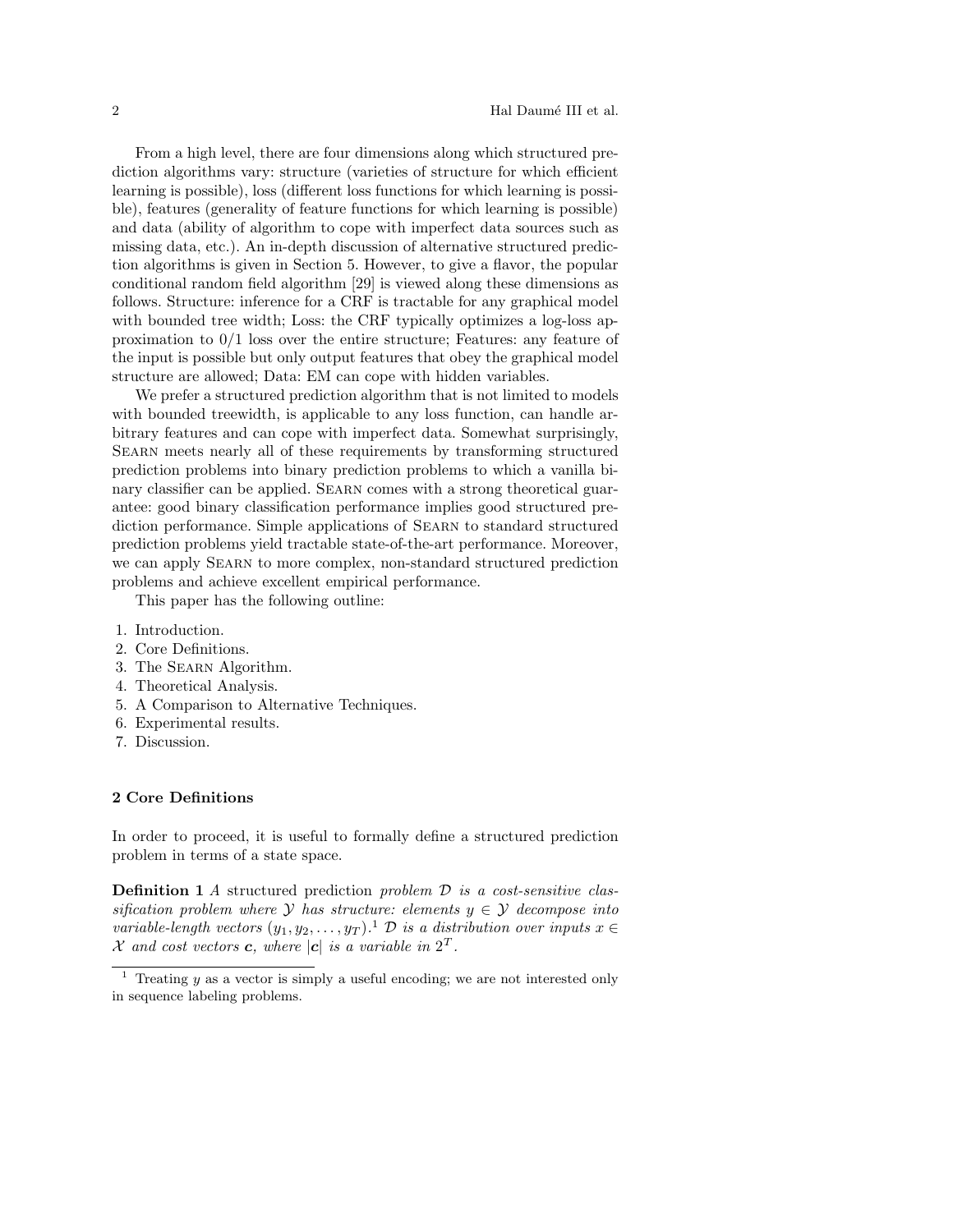Search-based Structured Prediction 3

As a simple example, consider a parsing problem under  $F_1$  loss. In this case,  $D$  is a distribution over  $(x, c)$  where x is an input sequence and for all trees y with |x|-many leaves,  $c_y$  is the  $F_1$  loss of y on the "true" output.

The goal of structured prediction is to find a function  $h: \mathcal{X} \to \mathcal{Y}$  that minimizes the loss given in Eq  $(1)$ .

$$
L(\mathcal{D}, h) = \mathbb{E}_{(x, c) \sim \mathcal{D}} \left\{ c_{h(x)} \right\} \tag{1}
$$

The algorithm we present is based on the view that a vector  $y \in \mathcal{Y}$  can be produced by predicting each component  $(y_1, \ldots, y_T)$  in turn, allowing for dependent predictions. This is important for coping with general loss functions. For a data set  $(x_1, c_1), \ldots, (x_N, c_N)$  of structured prediction examples, we write  $T_n$  for the length of the longest search path on example  $n,$  and  $T_{\text{max}} = \max_n T_n$ .

# 3 The Searn Algorithm

There are several vital ingredients in any application of Searn: a seach space for decomposing the prediction problem; a cost sensitive learning algorithm; labeled structured prediction training data; a known loss function for the structured prediction problem; and a good initial policy. These aspects are described in more detail below.

- A search space  $S$ . The choice of search space plays a role similar to the choice of structured decomposition in other algorithms. Final elements of the search space can always be referenced by a sequence of choices  $\hat{y}$ . In simple applications of SEARN the search space is concrete. For example, it might consist of the parts of speech of each individual word in a sentence. In general, the search space can be abstract, and we show this can be beneficial experimentally. An abstract search space comes with an (unlearned) function  $f(\hat{y})$  which turns any sequence of predictions in the abstract search space into an output of the correct form. (For a concrete search space,  $f$  is just the identity function. To minimize confusion, we will leave off  $f$  in future notation unless its presence is specifically important.)
- A cost sensitive learning algorithm A. The learning algorithm returns a multiclass classifier  $h(s)$  given cost sensitive training data. Here s is a description of the location in the search space. A reduction of cost sensitive classification to binary classification [4] reduces the requirement to a binary learning algorithm. SEARN relies upon this learning algorithm to form good generalizations. Nothing else in the Searn algorithm attempts to achieve generalization or estimation. The performance of Searn is strongly dependent upon how capable the learned classifier is. We call the learned classifier a *policy* because it is used multiple times on inputs which it effects, just as in reinforcement learning.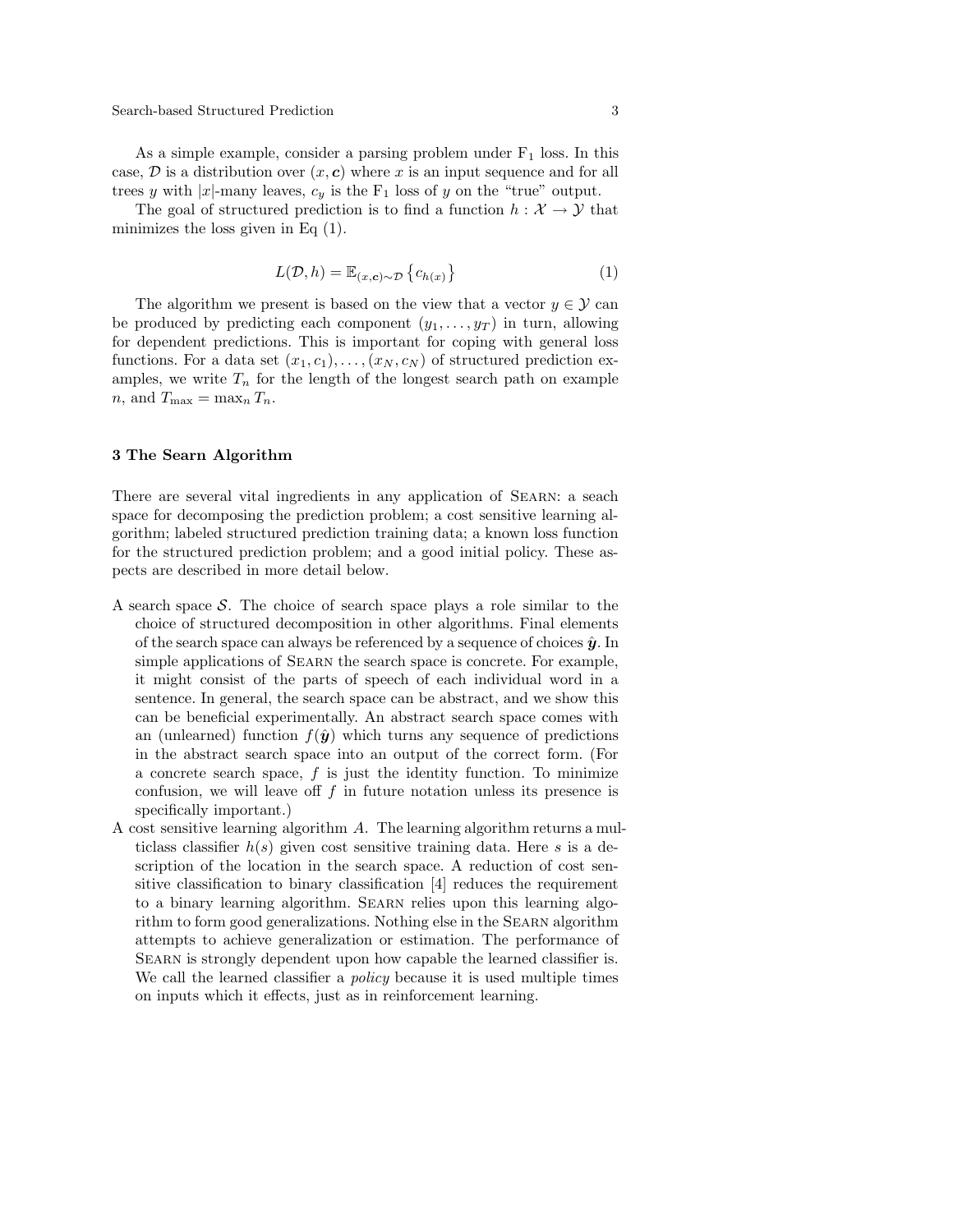- Labeled structured prediction training data. Searn digests the labeled training data for the structured prediciton problem into cost-sensitive training data which is fed into the cost-sensitive learning algorithm.<sup>2</sup>
- A known loss function. A loss function  $L(\mathbf{y}, f(\hat{\mathbf{y}}))$  must be known and be computable for any sequence of predictions.
- A good initial policy. This policy should achieve low loss when applied to the training data. This can (but need not always) be defined using a search algorithm.

#### 3.1 Searn at Test Time

Searn at test time is a very simple algorithm. It uses the policy returned by the learning algorithm to construct a sequence of decisions  $\hat{y}$  and makes a final prediction  $f(\hat{y})$ . First, one uses the learned policy to compute  $y_0$  on the basis of just the input x. One then computes  $y_1$  on the basis of x and  $y_0$ , followed by predicting  $y_2$  on the basis of x,  $y_0$  and  $y_1$ , etc. Finally, one predicts  $y_T$  on the basis of the input x and all previous decisions.

## 3.2 Searn at Train Time

Searn operates in an iterative fashion. At each iteration it uses a known policy to create new cost-sensitive classification examples. These examples are essentially the classification decisions that a policy would need to get right in order to perform search well. These are used to learn a new classifier, which is interpreted as a new policy. This new policy is interpolated with the old policy and the process repeats.

3.2.1 Initial Policy SEARN relies on a good initial policy on the training data. This policy can take full advantage of the training data labels. The initial policy needs to be efficiently computable for Searn to be efficient. The implications of this assumption are discussed in detail in Section 3.4.1, but it is strictly weaker than assumptions made by other structured prediction techniques. The initial policy we use is a policy that, for a given state predicts the best action to take with respect to the labels:

**Definition 2 (Initial Policy)** For an input x and a cost vector  $\boldsymbol{c}$  as in Def 1, and a state  $s = x \times (y_1, \ldots, y_t)$  in the search space, the initial policy  $\pi(s, c)$  is  $\arg \min_{y_{t+1}} \min_{y_{t+2},...,y_T} c_{\langle y_1,...,y_T \rangle}$ . That is,  $\pi$  chooses the action (i.e., value for  $y_{t+1}$ ) that minimizes the corresponding cost, assuming that all future decisions are also made optimally.

This choice of initial policy is optimal when the correct output is a deterministic function of the input features (effectively in a noise-free environment).

<sup>&</sup>lt;sup>2</sup> A k-class cost-sensitive example is given by an input X and a vector of costs  $c \in (\mathbb{R}^+)^k$ . Each class i has an associated cost  $c_i$  and the goal is a function  $h: X \mapsto i$  that minimizes the expected value of  $c_i$ . See [4].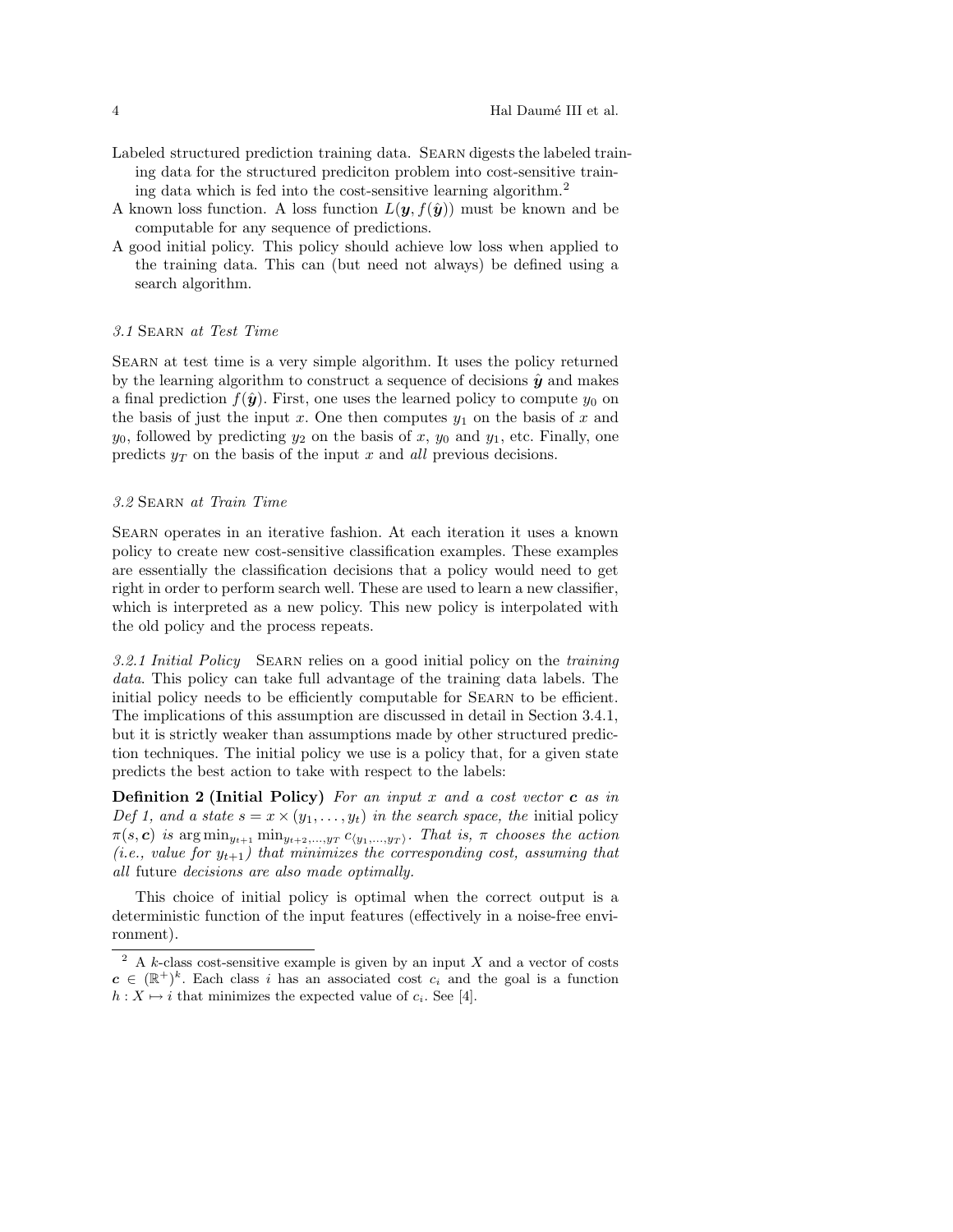3.2.2 Cost-sensitive Examples In the training phase, Searn uses a given policy h (initialized to the the initial policy  $\pi$ ) to construct cost-sensitive multiclass classification examples from which a new classifier is learned. These classification examples are created by *running* the given policy h over the training data. This generates one path per structured training example. Searn creates a single cost-sensitive example for each state on each path. The classes associated with each example are the available actions (or next states). The only difficulty lies in specifying the costs.

The cost associated with taking an action that leads to state s is the regret associated with this action, given our current policy. For each state s and each action  $a$ , we take action  $a$  and then execute the policy to gain a full sequence of predictions  $\hat{y}$  for which we can compute a loss  $c_{\hat{y}}$ . Of all the possible actions, one,  $a'$ , has the minimum expected loss. The *cost*  $\ell_h(c, s, a)$  for an action a in state s is the difference in loss between taking action  $a$  and taking the action  $a'$ ; see Eq (2).

$$
\ell_h(\mathbf{c}, s, a) = \mathbb{E}_{\hat{\mathbf{y}} \sim (s, a, h)} c_{\hat{\mathbf{y}}} - \min_{a'} \mathbb{E}_{\hat{\mathbf{y}} \sim (s, a', h)} c_{\hat{\mathbf{y}}}
$$
(2)

One complication arises because the policy used may be stochastic. This can occur even when the base classifier learned is deterministic due to stochastic interpolation within Searn. There are (at least) three possible ways to deal with randomness.

- 1. Monte-Carlo sampling: one draws many paths according to h beginning at  $s'$  and average over the costs.
- 2. Single Monte-Carlo sampling: draw a single path and use the corresponding cost, with tied randomization as per Pegasus [42].
- 3. Approximation: it is often possible to efficiently compute the loss associated with following the initial policy from a given state; when  $h$ is sufficiently good, this may serve as a useful and fast approximation. (This is also the approach described by [30].)

The quality of the learned solution depends on the quality of the approximation of the loss. Obtaining Monte-Carlo samples is likely the best solution, but in many cases the approximation is sufficient. An empirical comparison of these options is performed in [12]. Here it is observed that for easy problems (one for which low loss is possible), the approximation performs approximately as well as the alternatives. Moreover, typically the approximately outperforms the single sample approach, likely due to the noise induced by following a single sample.

3.2.3 Algorithm The Searn algorithm is shown in Figure 1. As input, the algorithm takes a structured learning data set, an initial policy  $\pi$  and a multiclass cost sensitive learner A. Searn operates iteratively, maintaining a current policy hypothesis h at each iteration. This hypothesis is initialized to the initial policy (step 1).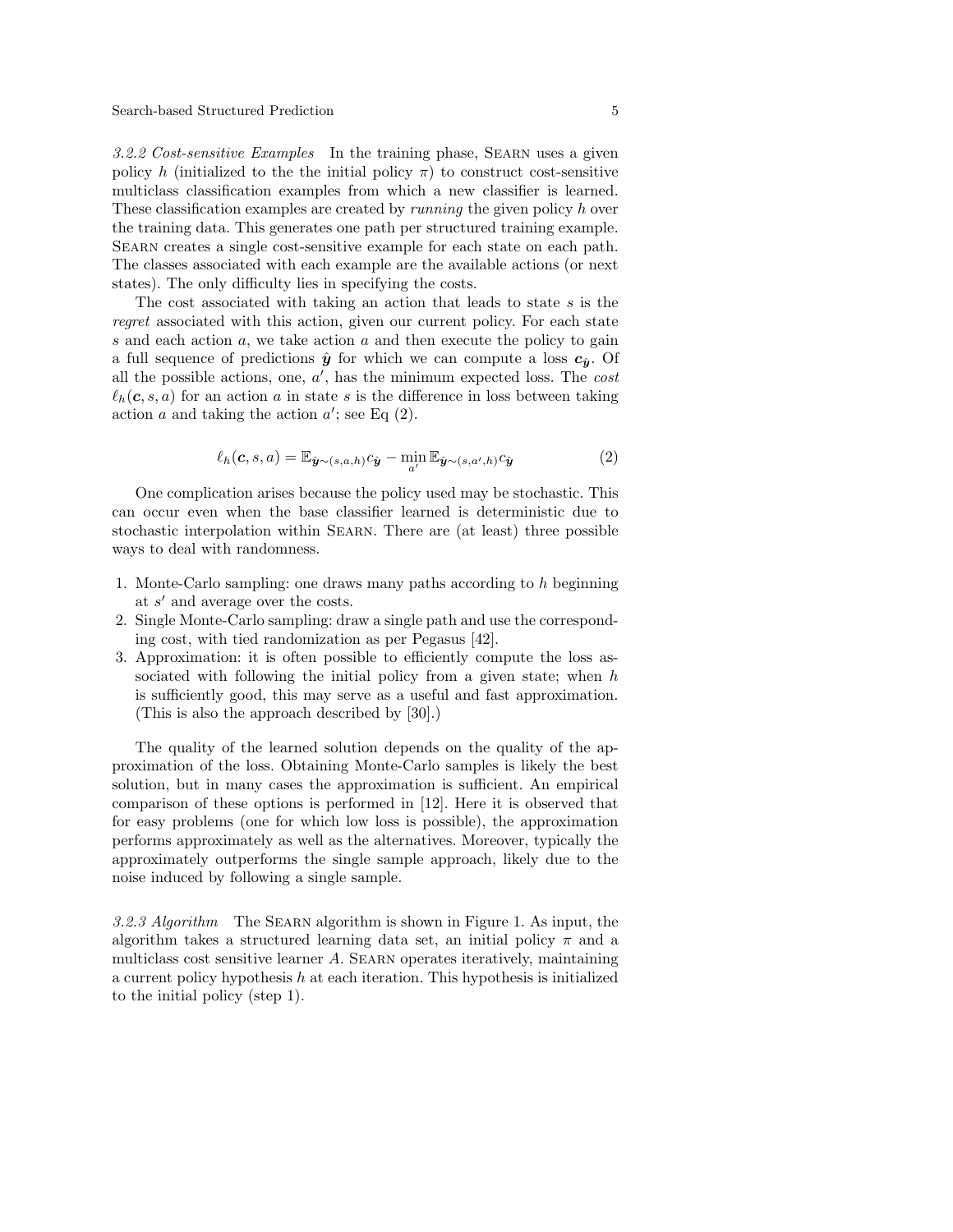Algorithm  $\text{SEARCH}(S^{\text{SP}}, \pi, A)$ 1: Initialize policy  $h \leftarrow \pi$ 2: while h has a significant dependence on  $\pi$  do 3: Initialize the set of cost-sensitive examples  $S \leftarrow \emptyset$ 4: for  $(x, y) \in S^{\text{SP}}$  do 5: Compute predictions under the current policy  $\hat{y} \sim x, h$ 6: for  $t = 1 \dots T_x$  do 7: Compute features  $\Phi = \Phi(s_t)$  for state  $s_t = (x, y_1, ..., y_t)$ 8: Initialize a cost vector  $c = \langle \rangle$ 9: **for** each possible action  $a$  **do** 10: Let the cost  $\ell_a$  for example x, c at state s be  $\ell_h(c, s, a)$ 11: end for 12: Add cost-sensitive example  $(\Phi, \ell)$  to S 13: end for 14: end for 15: Learn a classifier on  $S: h' \leftarrow A(S)$ 16: Interpolate:  $h \leftarrow \beta h' + (1 - \beta)h$ 17: end while 18: return  $h_{\text{last}}$  without  $\pi$ 

Fig. 1 Complete SEARN Algorithm

The algorithm then loops for a number of iterations. In each iteration, it creates a (multi-)set of cost-sensitive examples, S. These are created by looping over each structured example (step 4). For each example (step 5), the *current policy*  $h$  is used to produce a full output, represented as a sequence of predictions  $y_1, ..., y_{T_n}$ . From this, states are derived and used to create a single cost-sensitive example (steps 6-14) at each timestep.

The first task in creating a cost-sensitive example is to compute the associated feature vector, performed in step 7. This feature vector is based on the current state  $s_t$  which includes the features x (the creation of the feature vectors is discussed in more detail in Section 3.3). The cost vector contains one entry for every possible action a that can be executed from state  $s_t$ . For each action a, we compute the expected loss associated with the state  $s_t \oplus a$ : the state arrived at assuming we take action a (step 10).

Searn creates a large set of cost-sensitive examples S. These are fed into any cost-sensitive classification algorithm,  $A$ , to produce a new classifier  $h'$ (step 15). In step 16, SEARN *combines* the newly learned classifier  $h'$  with the current classifier  $h$  to produce a new classifier. This combination is performed through linear interpolation with interpolation parameter  $\beta$  (see Section 4 for details). SEARN returns the final policy with  $\pi$  removed (step 18) and the stochastic interpolation renormalized.

#### 3.3 Feature Computations

In step 7 of the SEARN algorithm (Figure 1), one is required to compute a feature vector  $\Phi$  on the basis of the give state  $s_t$ . In theory, this step is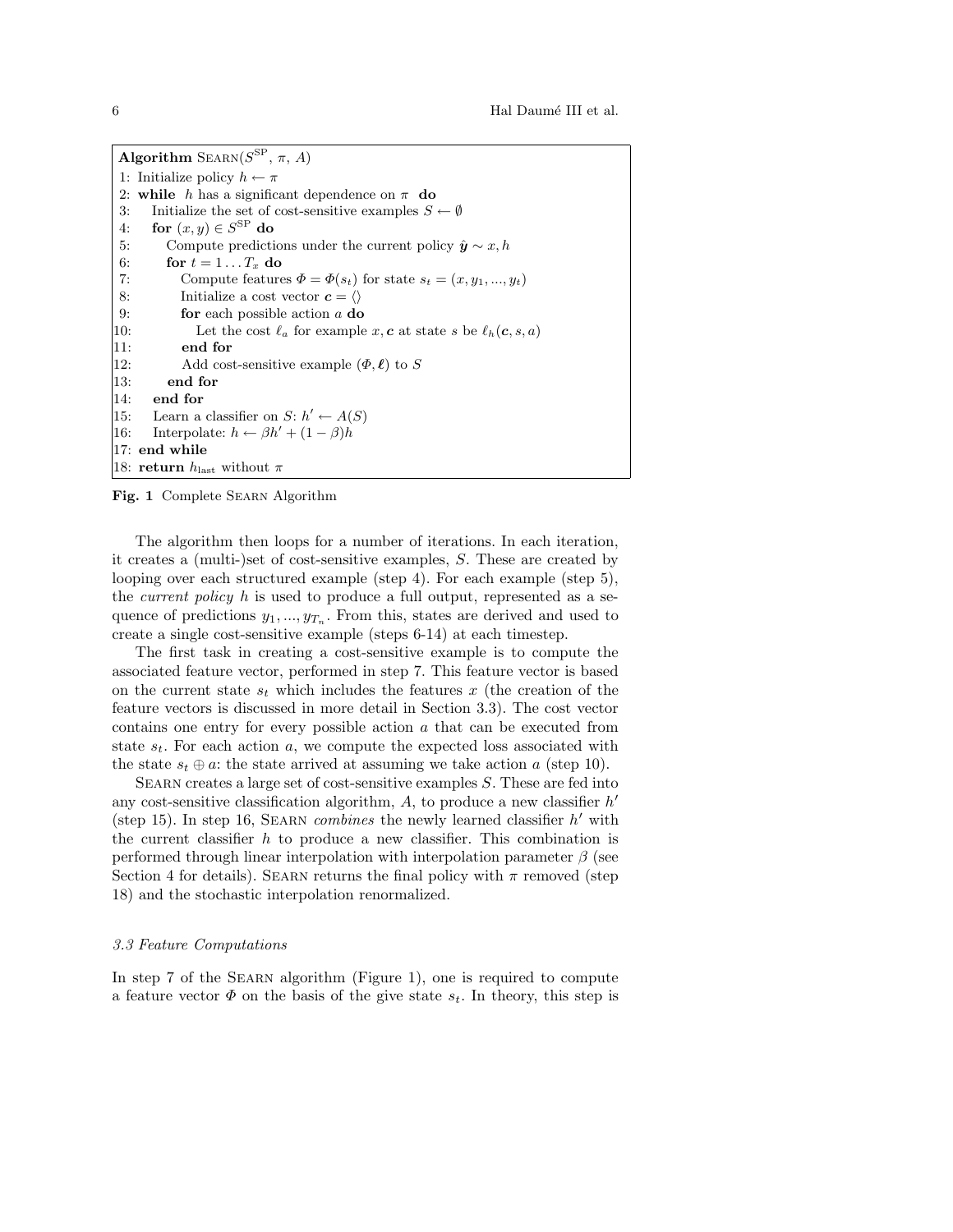arbitrary. However, the performance of the underlying classification algorithm (and hence the induced structured prediction algorithm) hinges on a good choice for these features. The feature vector  $\Phi(s_t)$  may depend on any aspect of the input x and any past decision. In particular, there is no limitation to a "Markov" dependence on previous decisions.

For concreteness, consider the part-of-speech tagging task: for each word in a sentence, we must assign a single part of speech (eg., Det, Noun, Verb, etc.). Given a state  $s_t = \langle x, y_1, \ldots, y_t \rangle$ , one might compute a sparse feature vector  $\Phi(s_t)$  with zeros everywhere except at positions corresponding to "interesting" aspects of the input. For instance, a feature corresponding to the identity of the  $t+1$ st word in the sentence would likely be very important (since this is the word to be tagged). Furthermore, a feature corresponding to the value  $y_t$  would likely be important, since we believe that subsequent tags are not independent of previous tags. These features would serve as the input to the cost-sensitive learning algorithm, which would attempt to predict the correct label for the  $t + 1$ st word. This usually corresponds to learning a single weight vector for each class (in a one-versus-all setting) or to learning a single weight vector for each pair of classes (for all-pairs).

# 3.4 Policies

Searn functions in terms of policies, a notion borrowed from the field of reinforcement learning. This section discusses the nature of the initial policy assumption and the connections to reinforcement learning.

3.4.1 Computability of the Initial Policy SEARN relies upon the ability to start with a good initial policy  $\pi$ , defined formally in Definition 2. For many simple problems under standard loss functions, it is straightforward to compute a good policy  $\pi$  in constant time. For instance, consider the sequence labeling problem (discussed further in Section 6.1). A standard loss function used in this task is Hamming loss: of all possible positions, how many does our model predict incorrectly. If one performs search leftto-right, labeling one element at a time (i.e., each element of the  $y$  vector corresponds exactly to one label), then  $\pi$  is trivial to compute. Given the correct label sequence,  $\pi$  simply chooses at position i the correct label at position  $i$ . However, SEARN is not limited to simple Hamming loss. A more complex loss function often considered for the sequence segmentation task is F-score over (correctly labeled) segments. As discussed in Section 6.1.3, it is just as easy to compute a good initial policy for this loss function. This is not possible in many other frameworks, due to the non-additivity of F-score. This is independent of the features.

This result—that Searn can learn under strictly more complex structures and loss functions than other techniques—is not limited to sequence labeling, as demonstrated below in Theorem 1. In order to prove this, we need to formalize what we consider as "other techniques." We use the maxmargin Markov network  $(M^3N)$  formalism [51] for comparison, since this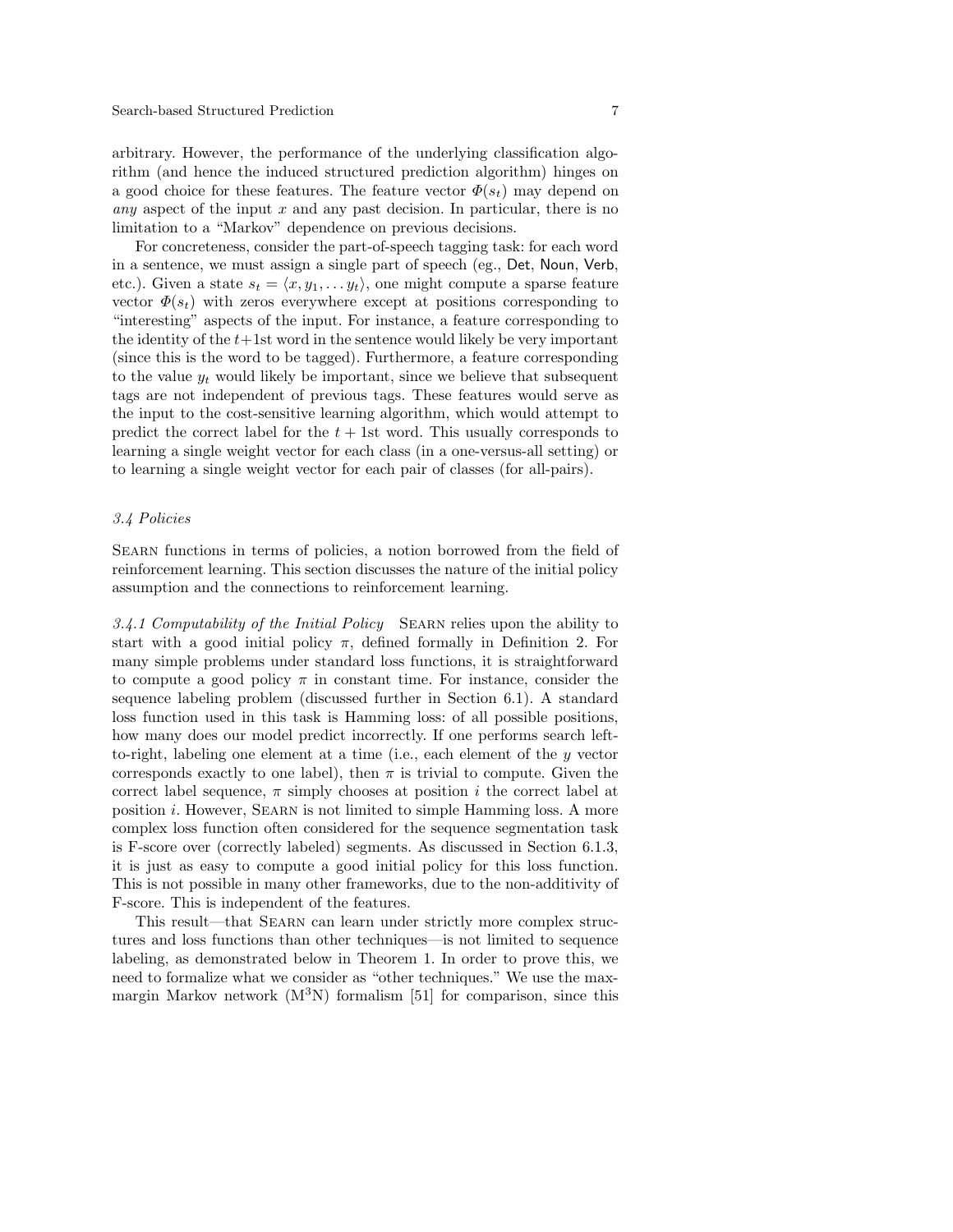currently appears to be the most powerful generic framework. In particular, learning in  $\mathbb{M}^3$ Ns is often tractable for problems that would be #P-hard for conditional random fields. The  $M<sup>3</sup>N$  has several components, one of which is the ability to compute a loss-augmented minimization [51]. This requirement states that Eq (3) is computable for any input x, output set  $\mathcal{Y}_x$ , true output y and weight vector  $w$ .

$$
opt(\mathcal{Y}_x, y, \mathbf{w}) = \arg \max_{\hat{y} \in \mathcal{Y}_x} \mathbf{w}^\top \Phi(x, \hat{y}) - l(y, \hat{y})
$$
(3)

In Eq (3),  $\Phi(\cdot)$  produces a vector of features, w is a weight vector and  $l(y, \hat{y})$  is the loss for prediction  $\hat{y}$  when the correct output is y.

**Theorem 1** Suppose Eq (3) is computable in time  $T(x)$ ; then the optimal policy is computable in time  $\mathcal{O}(T(x))$ . Further, there exist problems for which the optimal policy is computable in constant time and for which Eq (3) is an NP-hard computation.

*Proof (sketch)* For the first part, we use a vector encoding of  $y$  that maintains the decomposition over the regions used by the  $M<sup>3</sup>N$ . Given a prefix  $y_1, \ldots, y_t$ , solve *opt* on the future choices (i.e., remove the part of the structure corresponding to the first  $t$  outputs), which gives us an optimal policy.

For the second part, we simply make  $\Phi$  complex: for instance, include long-range dependencies in sequence labeling. As the Markov order  $k$  increases, the complexity of Viterbi decoding grows as  $l^k$ , where l is the number of labels. In the limit as the Markov order approaches the length of the longest sequence,  $T_{\text{max}}$ , the computation for the minimal cost path (with or without the added complexity of augmenting the cost with the loss) becomes NP-hard. Despite this intractability for Viterbi decoding, Searn can be applied to the identical problem with the exact same feature set, and inference becomes tractable (precisely because Searn never applies a Viterbi algorithm). The complexity of one iteration of Searn for this problem is identical to the case when a Markov assumption is made: it is  $\mathcal{O}Tl^b$ , where  $T$  is the length of the sequence, and  $b$  is the beam size.

3.4.2 Search-based Policies The SEARN algorithm and the theory to be presented in Section 4 do not require that the initial policy be optimal. SEARN can train against *any* policy. One artifact of this observation is that we can use search to create the initial policy.

At any step of Searn, we need to be able to compute the best next action. That is, given a node in the search space, and the cost vector  $c$ , we need to compute the best step to take. This is exactly the standard search problem: given a node in a search space, we find the shortest path to a goal. By taking the first step along this shortest path, we obtain a good initial policy (assuming this shortest path is, indeed, shortest). This means that when SEARN asks for the best next step, one can execute any standard search algorithm to compute this, for cases where a good initial policy is not available analytically.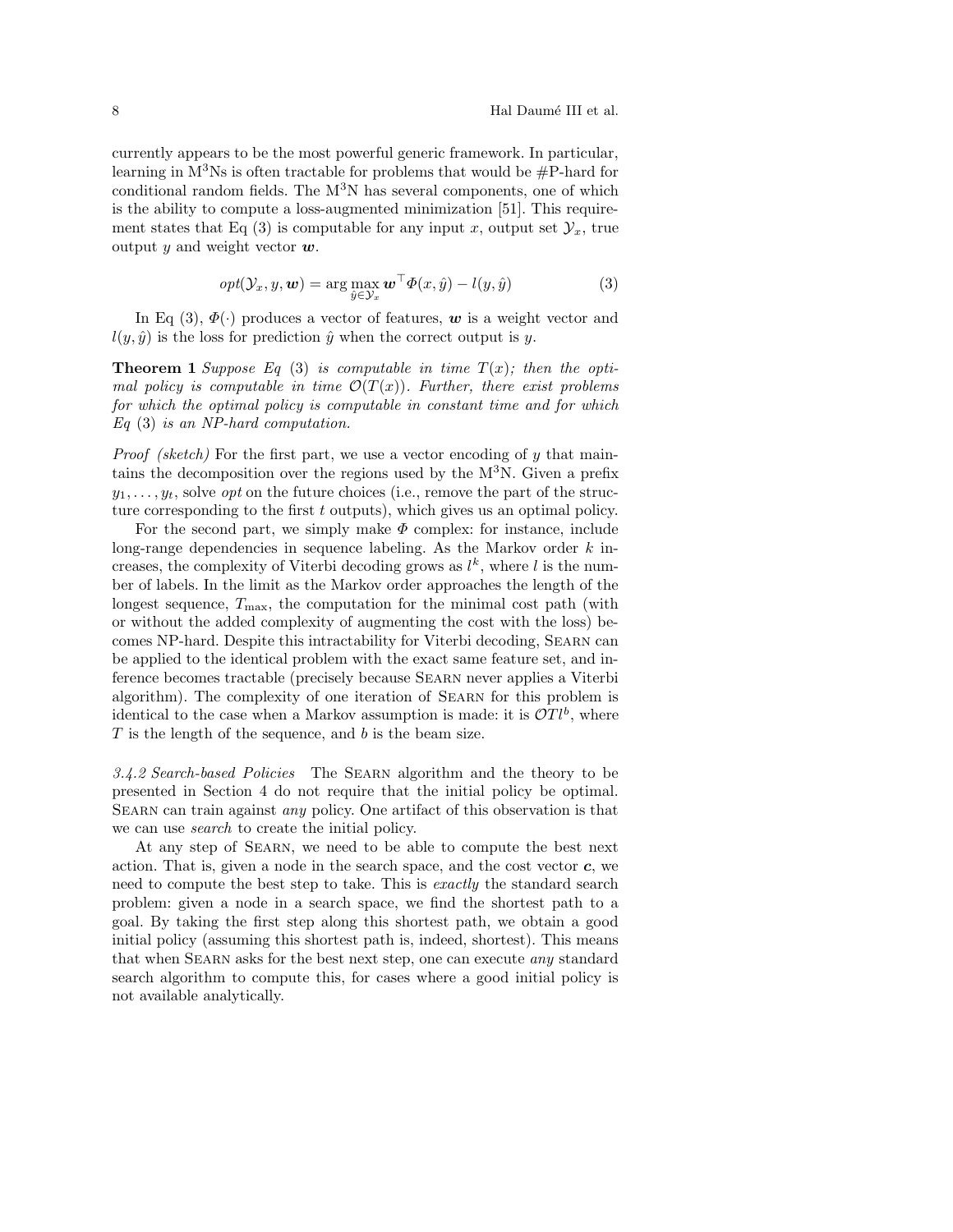Given this observation, the requirements of Searn are reduced: instead of requiring a good initial policy, we simply require that one can perform efficient approximate search.

3.4.3 Beyond Greedy Search We have presented Searn as an algorithm that mimics the operations of a greedy search algorithm. Real-world experience has shown that often greedy search is insufficient and more complex search algorithms are required. This observation is consistent with the standard view of search (trying to find a shortest path), but nebulous when considered in the context of Searn. Nevertheless, it is often desirable to allow a model to trade past decisions off future decisions, and this is precisely the purpose of instituting more complex search algorithms.

It turns out that any (non-greedy) search algorithm operating in a search space  $S$  can be equivalently viewed as a greedy search algorithm operating in an abstract space  $S^*$  (where the structure of the abstract space is dependent on the original search algorithm). In a general search algorithm [47], one maintains a queue of active states and expands a single state in each search step. After expansion, each resulting child state is enqueued. The ordering (and, perhaps, maximal size) of the queue is determined by the specific search algorithm.

In order to simulate this more complex algorithm as greedy search, we construct the abstract space  $S^*$  as follows. Each node  $s \in S^*$  represents a state of the queue. A transition exists between s and s' in  $S^*$  exactly when a particular expansion of an  $S$ -node in the s-queue results in the queue becoming s'. Finally, for each goal state  $g \in \mathcal{S}$ , we augment  $\mathcal{S}^*$  with a single unique goal state  $g^*$ . We insert transitions from  $s \in S^*$  to  $g^*$  exactly when  $g^* \in s$ . Thus, in order to complete the search process, a goal node must be in the queue and the search algorithm must select this single node.

In general, SEARN makes no assumptions about how the search process is structured. A different search process leads to a different bias in the learning algorithm. It is up to the designer to construct a search process so that (a) a good bias is exhibited and (b) computing a good initial policy is easy. For instance, for some combinatorial problems such as matchings or tours, it is known that left-to-right beam search tends to perform poorly. For these problems, a local hill-climbing search is likely to be more effective since we expect it to render the underlying classification problem simpler.

#### 4 Theoretical Analysis

SEARN functions by slowly moving *away* from the initial policy (which is available only for the training data) toward a fully learned policy. Each iteration of SEARN *degrades* the current policy. The main theorem states that the learned policy is not much worse than the starting (optimal) policy plus a term related to the average cost sensitive loss of the learned classifiers and another term related to the maximum cost sensitive loss. To simplify notation, we write  $T$  for  $T_{\text{max}}$ .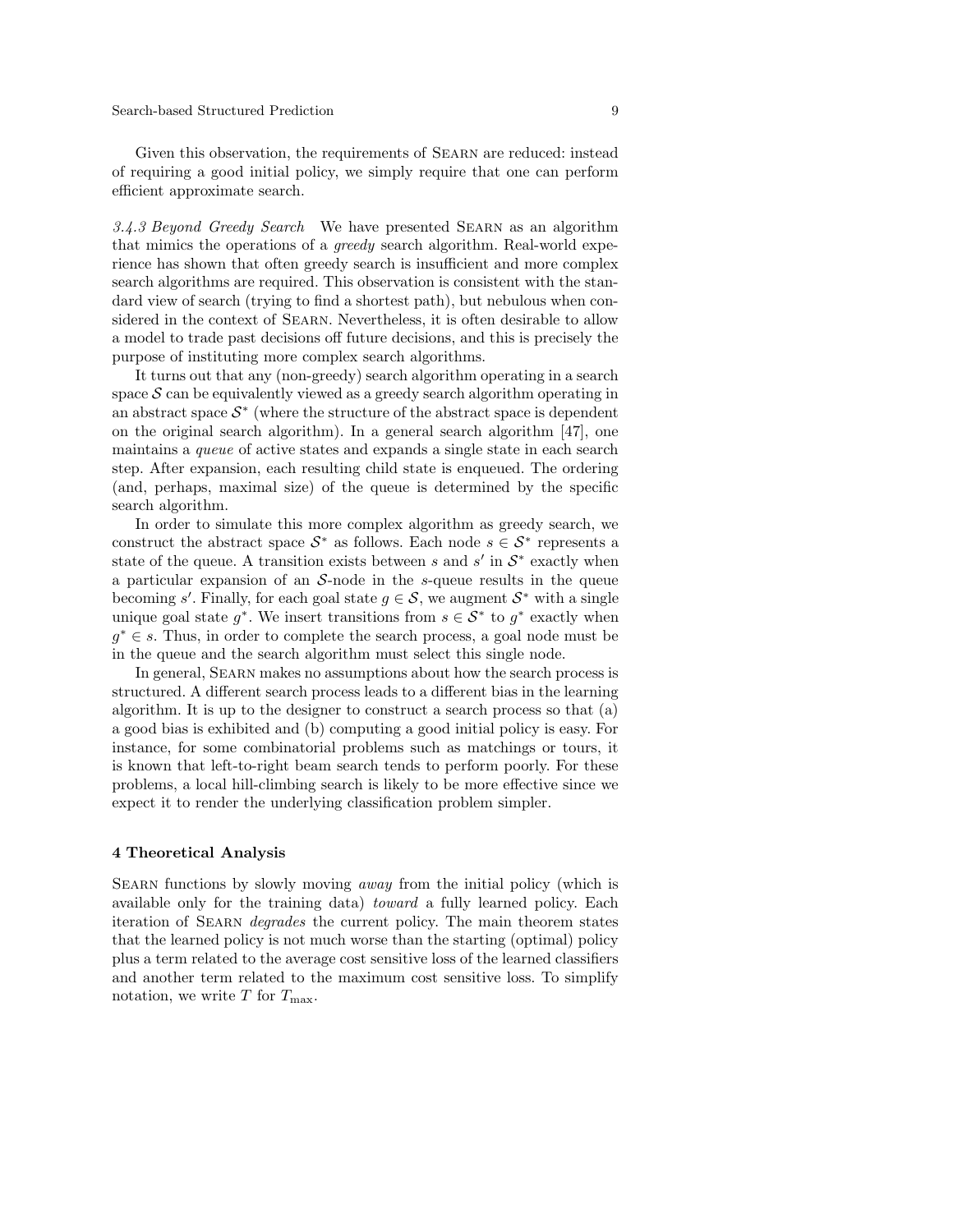It is important in the analysis to refer explicitly to the error of the classifiers learned during SEARN process. Let  $\text{SEARCH}(\mathcal{D}, h)$  denote the distribution over classification problems generated by running Searn with policy h on distribution  $\mathcal{D}$ . Also let  $\ell_h^{\mathcal{CS}}(h')$  denote the loss of classifier  $h'$ on the distribution  $\text{SEARCH}(\mathcal{D}, h)$ . Let the average cost sensitive loss over I iterations be:

$$
\ell_{\text{avg}} = \frac{1}{I} \sum_{i=1}^{I} \ell_{h_i}^{\text{cs}}(h_i') \tag{4}
$$

where  $h_i$  is the *i*<sup>th</sup> policy and  $h'_i$  is the classifier learned on the *i*<sup>th</sup> iteration.

**Theorem 2** For all D with  $c_{max} = \mathbb{E}_{(x,c)\sim\mathcal{D}} \max_{y} c_{y}$  (with  $(x, c)$  as in Def 1), for all learned cost sensitive classifiers h', SEARN with  $\beta = 1/T^3$ and  $2T^3 \ln T$  iterations, outputs a learned policy with loss bounded by:

$$
L(\mathcal{D}, h_{last}) \le L(\mathcal{D}, \pi) + 2T\ell_{avg} \ln T + (1 + \ln T)c_{max}/T
$$

The dependence on  $T$  in the second term is due to the cost sensitive loss being an average over T timesteps while the total loss is a sum. The  $\ln T$  factor is not essential and can be removed using other approaches [3] [30]. The advantage of the theorem here is that it applies to an algorithm that naturally copes with variable length  $T$  and yields a smaller amount of computation in practice.

The choices of  $\beta$  and the number of iterations are pessimistic in practice. Empirically, we use a development set to perform a line search minimization to find per-iteration values for  $\beta$  and to decide when to stop iterating. The analytical choice of  $\beta$  is made to ensure that the probability that the newly created policy only makes one different choice from the previous policy for any given example is sufficiently low. The choice of  $\beta$  assumes the worst: the newly learned classifier always disagrees with the previous policy. In practice, this rarely happens. After the first iteration, the learned policy is typically quite good and only rarely differs from the initial policy. So choosing such a small value for  $\beta$  is unneccesary: even with a higher value, the current classifier often agrees with the previous policy.

The proof rests on the following lemmae.

**Lemma 1 (Policy Degradation)** Given a policy h with loss  $L(\mathcal{D}, h)$ , ap $ply a single iteration of **SEARCH** to learn a classifier  $h'$  with cost-sensitive$ loss  $\ell_h^{CS}(h')$ . Create a new policy  $h^{new}$  by interpolation with parameter  $\beta \in$  $(0, 1/T)$ . Then, for all D, with  $c_{max} = \mathbb{E}_{(x, c) \sim \mathcal{D}} \max_i c_i$  (with  $(x, c)$  as in Def  $1$ :

$$
L(\mathcal{D}, h^{new}) \le L(\mathcal{D}, h) + T\beta \ell_h^{CS}(h') + \frac{1}{2}\beta^2 T^2 c_{max}
$$
\n(5)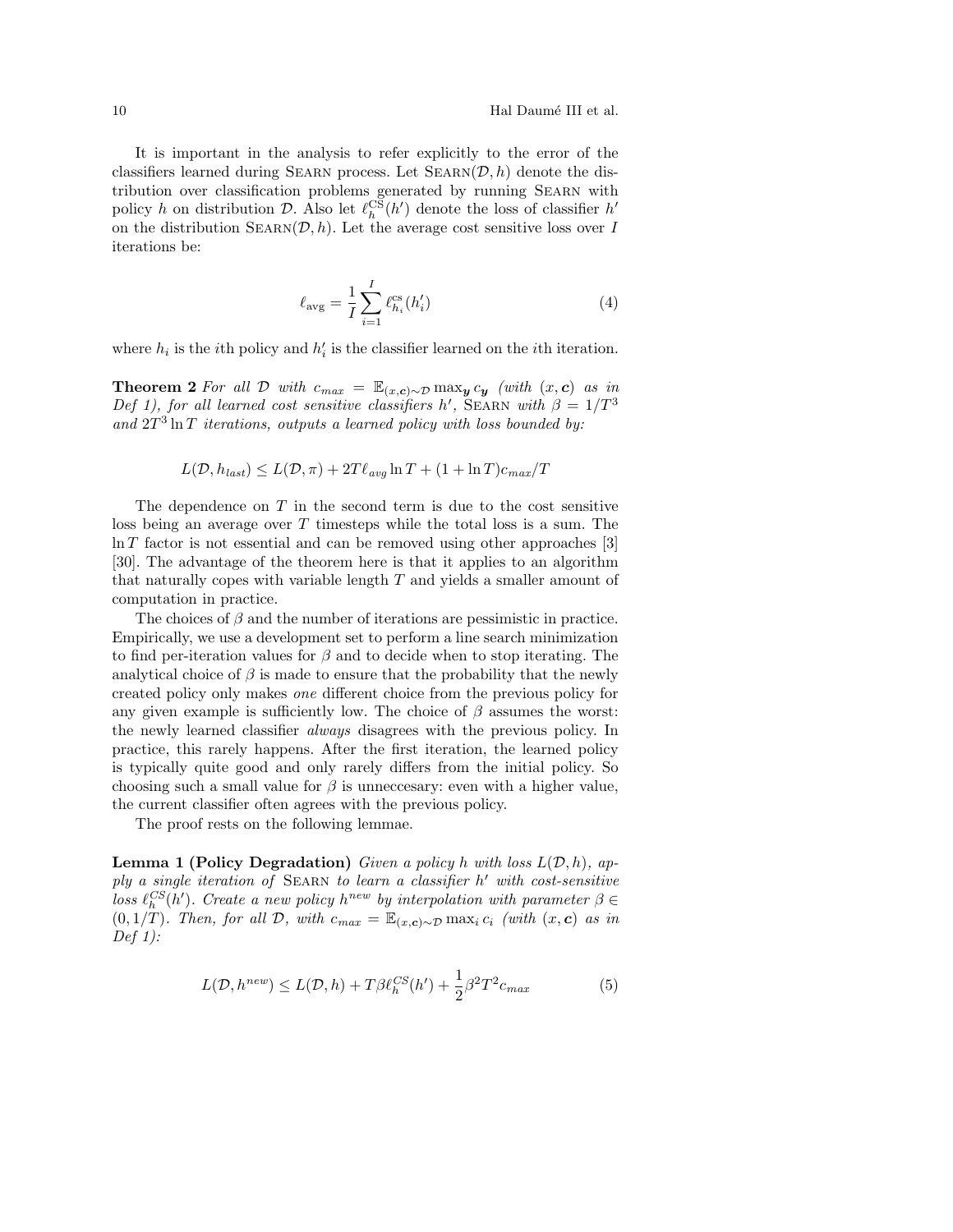Proof The proof largely follows the proofs of Lem 6.1 and Theorem 4.1 for conservative policy iteration [23]. The three differences are that (1) we must deal with the finite horizon case; (2) we move away from rather than toward a good policy; and (3) we expand to higher order.

The proof works by separating three cases depending on whether  $h^{\text{CS}}$ or h is called in the process of running  $h^{\text{new}}$ . The easiest case is when  $h^{\text{CS}}$ is never called. The second case is when it is called exactly once. The final case is when it is called more than once. Denote these three events by  $c = 0$ ,  $c = 1$  and  $c \geq 2$ , respectively.

$$
L(\mathcal{D}, h^{\text{new}}) = Pr(c = 0)L(\mathcal{D}, h^{\text{new}} \mid c = 0)
$$
  
+ 
$$
Pr(c = 1)L(\mathcal{D}, h^{\text{new}} \mid c = 1)
$$
  
+ 
$$
Pr(c \ge 2)L(\mathcal{D}, h^{\text{new}} \mid c \ge 2)
$$
 (6)

$$
\leq (1 - \beta)^{T} L(\mathcal{D}, h) + T\beta (1 - \beta)^{T-1} \left[ L(\mathcal{D}, h) + \ell_{h}^{\text{CS}}(h') \right]
$$
(7)  
+ 
$$
\left[ 1 - (1 - \beta)^{T} - T\beta (1 - \beta)^{T-1} \right] c_{\text{max}}
$$

$$
=L(\mathcal{D},h) + T\beta(1-\beta)^{T-1}\ell_h^{\text{CS}}(h') + \left(\sum_{i=2}^T(-1)^i\beta^i\binom{T}{i}\right)L(\mathcal{D},h) + \left[1-(1-\beta)^T - T\beta(1-\beta)^{T-1}\right]c_{\text{max}}\tag{8}
$$

$$
\leq L(\mathcal{D}, h) + T\beta \ell_h^{\text{CS}}(h')
$$
  
+ 
$$
\left[1 - (1 - \beta)^T - T\beta (1 - \beta)^{T-1}\right] (c_{\text{max}} - L(\mathcal{D}, h))
$$
 (9)

$$
\leq L(\mathcal{D}, h) + T\beta \ell_h^{\text{CS}}(h')
$$
  
+ 
$$
\left[1 - (1 - \beta)^T - T\beta (1 - \beta)^{T-1}\right] c_{\text{max}}
$$
(10)

$$
=L(\mathcal{D},h) + T\beta \ell_h^{\text{CS}}(h') + \left(\sum_{i=2}^T (-1)^i \beta^i \binom{T}{i}\right) c_{\text{max}} \tag{11}
$$

$$
\leq L(\mathcal{D}, h) + T\beta \ell_h^{\text{CS}}(h') + \frac{1}{2}T^2\beta^2 c_{\text{max}} \tag{12}
$$

The first inequality is by bounding the probabilities of each event and the corresponding losses. The second is by the assumption that the costsensitive regret is negative (we are moving away from the optimal policy). The third uses the assumption that  $\beta < 1/T$ . Others are by algebra.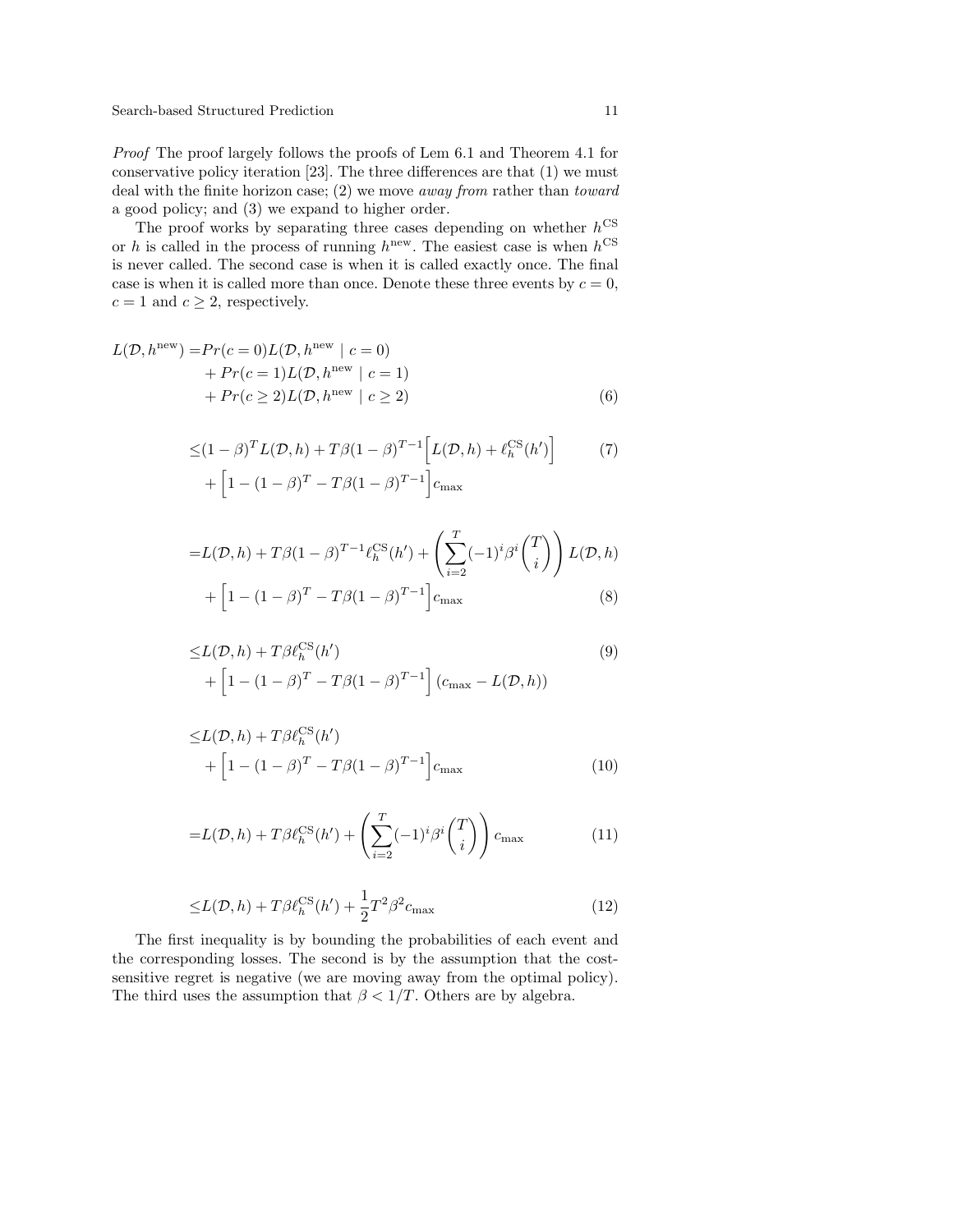This lemma states that applying a single iteration of Searn does not cause the structured prediction loss of the learned hypothesis to degrade too much. In particular, up to a first order approximation, the loss increases proportional to the loss of the learned classifier. This observation can be iterated to yield the following lemma:

**Lemma 2 (Iteration)** For all  $D$ , for all learned h', after  $C/\beta$  iterations of SEARN beginning with a policy  $\pi$  with loss  $L(\mathcal{D}, \pi)$ , and average learned losses as Eq  $(4)$ , the loss of the final learned policy h (without the optimal policy component) is bounded by Eq (13).

$$
L(\mathcal{D}, h_{last}) \le L(\mathcal{D}, \pi) + CT\ell_{avg} + c_{max} \left(\frac{1}{2}CT^2\beta + T\exp[-C]\right) \tag{13}
$$

This lemma states that after  $C/\beta$  iterations of SEARN the learned policy is not much worse than the quality of the initial policy  $\pi$ . The theorem follows from a choice of the constants  $\beta$  and C in Lemma 2.

*Proof* The proof involves invoking Lemma 1 repeatedly. After  $C/\beta$  iterations, we can verify that:

$$
L(\mathcal{D}, h) \le L(\mathcal{D}, \pi) + CT\ell_{\text{avg}} + c_{\text{max}}\left(\frac{1}{2}CT^2\beta\right)
$$

Last, if we call the initial policy, we fail with loss at most  $c_{\text{max}}$ . The probability of failure after  $C/\beta$  iterations is at most  $T(1-\beta)^{C/\beta} \leq T \exp[-C]$ .

#### 5 Comparison to Alternative Techniques

Standard techniques for structured prediction focus on the case where the arg max in Eq  $(14)$  is tractable. Given its tractability, they attempt to learn parameters  $\theta$  such that solving Eq (14) often results in low loss. There are a handful of classes of such algorithms and a large number of variants of each. Here, we focus on independent classifier models, perceptron-based models, and global models (such as conditional random fields and maxmargin Markov networks). There are, of course, alternative frameworks (see, eg.,  $[58,36,1,39,54]$ , but these are common examples.

## 5.1 The arg max Problem

Many structured prediction problems construct a scoring function  $F(y | x, \theta)$ . For a given input  $x \in \mathcal{X}$  and set of parameters  $\theta \in \Theta$ , F provides a score for each possible output y. This leads to the "arg max" problem (also known as the decoding problem or the pre-image problem), which seeks to find the  $y$  that maximizes  $F$  in order to make a prediction.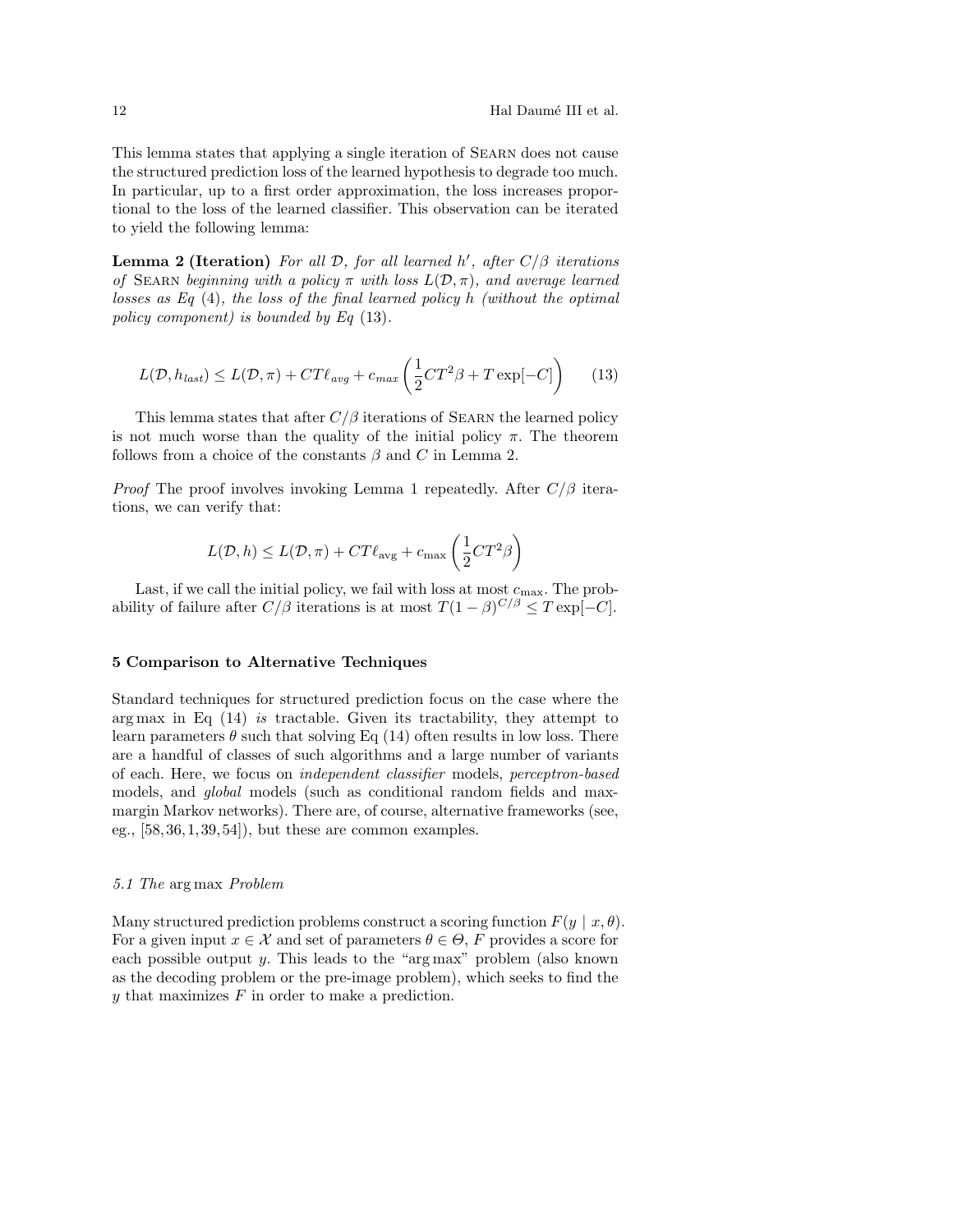Search-based Structured Prediction 13

$$
\hat{y} = \arg\max_{y \in \mathcal{Y}_x} F(y \mid x, \theta) \tag{14}
$$

In Eq (14), we seek the output y from the set  $\mathcal{Y}_x$  (where  $\mathcal{Y}_x \subseteq \mathcal{Y}$  is the set of all "reasonable" outputs for the input  $x$  – typically assumed to be finite). Unfortunately, solving Eq (14) exactly is tractable only for very particular structures  $Y$  and scoring functions  $F$ . As an easy example, when  $\mathcal{Y}_x$  is interpreted as a label sequence and the score function F depends only on adjacent labels, then dynamic programming can be used, leading to an  $\mathcal{O}(nk^2)$  prediction algorithm, where n is the length of the sequence and k is the number of possible labels for each element in the sequence. Similarly, if  $\mathcal Y$  represents trees and  $F$  obeys a context-free assumption, then this problem can be solved in time  $\mathcal{O}(n^3k)$ .

Often we are interested in more complex structures, more complex features or both. For such tasks, an exact solution to Eq (14) is not tractable. For example, In natural language processing most statistical word-based and phrase-based models of translation are known to be NP-hard [19]; syntactic translations models based on synchronous context free grammars are sometimes polynomial, but with an exponent that is too large in practice, such as  $n<sup>11</sup>$  [21]. Even in comparatively simple problems like sequence labeling and parsing—which are only  $\mathcal{O}(n)$  or  $\mathcal{O}(n^3)$ —it is often still computationally prohibitive to perform exhaustive search [5]. For another sort of example, in computational biology, most models for phylogeny [17] and protein secondary structure prediction [10] result in NP-hard search problems.

When faced with such intractable search problem, the standard tactic is to use an approximate search algorithm, such as greedy search, beam search, local hill-climbing search, simulated annealing, etc. These search algorithms are unlikely to be provably optimal (since this would imply that one is efficiently solving an NP-hard problem), but the hope is that they perform well on problems that are observed in the real world, as opposed to "worst case" inputs.

Unfortunately, applying suboptimal search algorithms to solve the structured prediction problem from Eq (14) dispenses with many nice theoretical properties enjoyed by sophisticated learning algorithms. For instance, it may be possible to learn Bayes-optimal parameters  $\theta$  such that if exact search were possible, one would always find the best output. But given that exact search is not possible, such properties go away. Moreover, given that different search algorithms exhibit different properties and biases, it is easy to believe that the value of  $\theta$  that is optimal for one search algorithm is not the same as the value that is optimal for another search algorithm.<sup>3</sup> It is these observations that have motivated our exploration of search-based structured prediction algorithms: learning algorithms for structured prediction that explicitly model the search process.

<sup>3</sup> In fact, [57] has provided evidence that when using approximation algorithms for graphical models, it is important to use the same approximate at both training and testing time.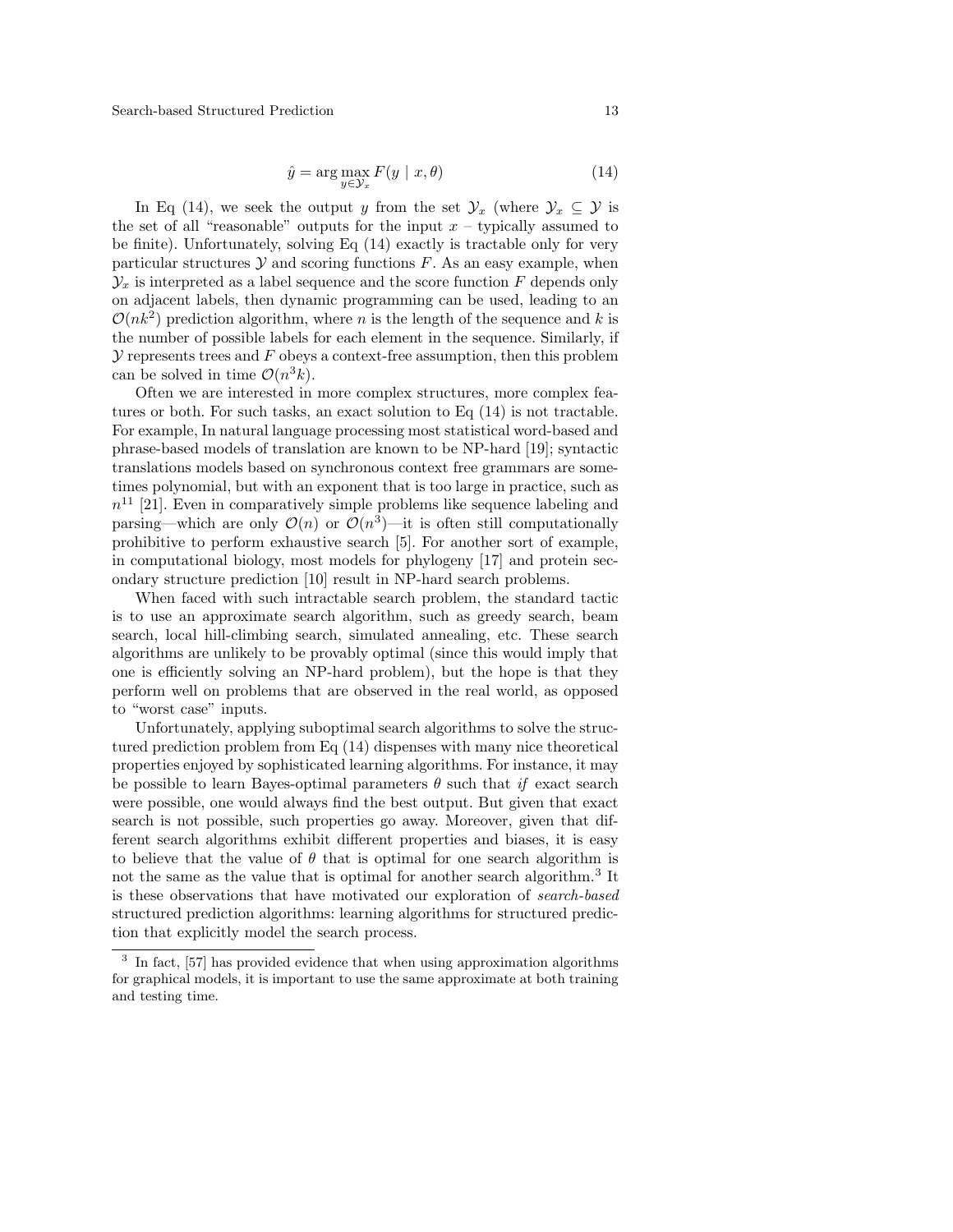#### 5.2 Independent Classifiers

There are essentially two varieties of local classification techniques applied to structured prediction problems. In the first variety, the structure in the problem is ignored, and a single classifier is trained to predict each element in the output vector independently [43] or with dependence created by enforcement of membership in  $\mathcal{Y}_{\S}$  constraints [45]. The second variety is typified by maximum entropy Markov models [37], though the basic idea of MEMMs has also been applied more generally to SVMs [27,28,20]. In this variety, the elements in the prediction vector are made sequentially, with the *n*th element conditional on outputs  $n-k \dots n-1$  for a kth order model.

In the purely independent classifier setting, both training and testing proceed in the obvious way. Since the classifiers make one decision completely independently of any other decision, training makes use only of the input. This makes training the classifiers incredibly straightforward, and also makes prediction easy. In fact, running SEARN with  $\Phi(x, y)$  independent of all but  $y_n$  for the n prediction would yield exactly this framework (note that there would be no reason to iterate Searn in this case). While this renders the independent classifiers approach attractive, it is also significantly weaker, in the sense that one cannot define complex features over the output space. This has not thus far hindered its applicability to problems like sequence labeling [43], parsing and semantic role labeling [44], but does seem to be an overly strict condition. This also limits the approach to Hamming loss.

Searn is more similar to the MEMM-esque prediction setting. The key difference is that in the MEMM, the nth prediction is being made on the basis of the k previous predictions. However, these predictions are noisy, which potentially leads to the suboptimal performance described in the previous section. The essential problem is that the models have been trained assuming that they make all previous predictions correctly, but when applied in practice, they only have predictions about previous labels. It turns out that this can cause them to perform nearly arbitrarily badly. This is formalized in the following theorem, due to Matti Kääriäinen.

**Theorem 3 ([22])** There exists a distribution  $\mathcal{D}$  over first order binary Markov problems such that training a binary classifier based on true previous predictions to an error rate of  $\epsilon > 0$  leads to a Hamming loss given in  $Eq (15)$ , where T is the length of the sequence.

$$
\frac{T}{2} - \frac{1 - (1 - 2\epsilon)^{T+1}}{4\epsilon} + \frac{1}{2} \approx \frac{T}{2}
$$
 (15)

Where the approximation is true for small  $\epsilon$  or large T.

Recently, [7] has described an algorithm termed stacked sequential learning that attempts to remove this bias from MEMMs in a similar fashion to Searn. The stacked algorithm learns a sequence of MEMMs, with the model trained on the  $t + 1$ st iteration based on outputs of the model from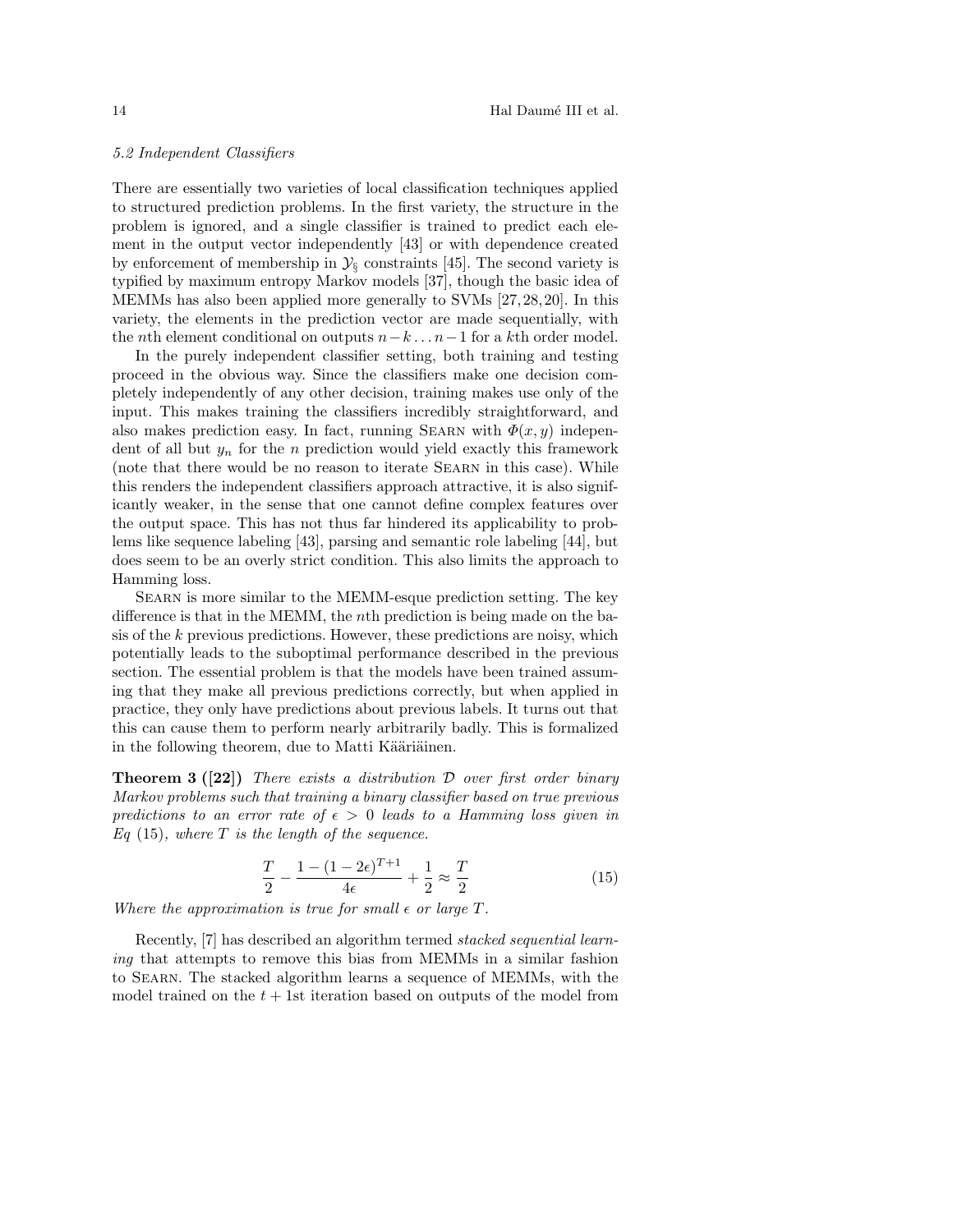#### Search-based Structured Prediction 15

the tth iteration. For sequence labeling problems, this is quite similar to the behaviour of SEARN when  $\beta$  is set to 1. However, unlike SEARN, the stacked sequential learning framework is effectively limited to sequence labeling problems. This limitation arises from the fact that it implicitly assumes that the set of decisions one must make in the future are always going to be same, regardless of decisions in the past. In many applications, such as entity detection and tracking [15], this is not true. The set of possible choices  $(a))$  available at time step i is heavily dependent on past choices. This makes the stacked sequential learning inapplicable in these problems.

### 5.3 Perceptron-Style Algorithms

The structured perceptron is an extension of the standard perceptron [46] to structured prediction [8]. Assuming that the arg max problem is tractable, the structured perceptron constructs the weight vector in nearly an identical manner as for the binary case. While looping through the training data, whenever the predicted  $\hat{y}_n$  for  $x_n$  differs from  $y_n$ , we update the weights according to Eq (16).

$$
\mathbf{w} \leftarrow \mathbf{w} + \Phi(x_n, y_n) - \Phi(x_n, \hat{y}_n) \tag{16}
$$

This weight update serves to bring the vector closer to the true output and further from the incorrect output. As in the standard perceptron, this often leads to a learned model that generalizes poorly. As before, one solution to this problem is weight averaging [18].

The incremental perceptron [9] is a variant on the structured perceptron that deals with the issue that the arg max may not be analytically available. The idea of the incremental perceptron is to replace the arg max with a beam search algorithm. The key observation is that it is often possible to detect in the process of executing search whether it is possible for the resulting output to ever be correct. The incremental perceptron is essentially a search-based structured prediction technique, although it was initially motivated only as a method for speeding up convergence of the structured perceptron. In comparison to Searn, it is, however, much more limited. It cannot cope with arbitrary loss functions, and is limited to a beam-search application. Moreover, for search problems with a large number of internal decisions (such as entity detection and tracking [15]), aborting search at the first error is far from optimal.

#### 5.4 Global Prediction Algorithms

Global prediction algorithms attempt to learn parameters that, essentially, rank correct (low loss) outputs higher than incorrect (high loss) alternatives.

Conditional random fields are an extension of logistic regression (maximum entropy models) to structured outputs [29]. Similar to the structured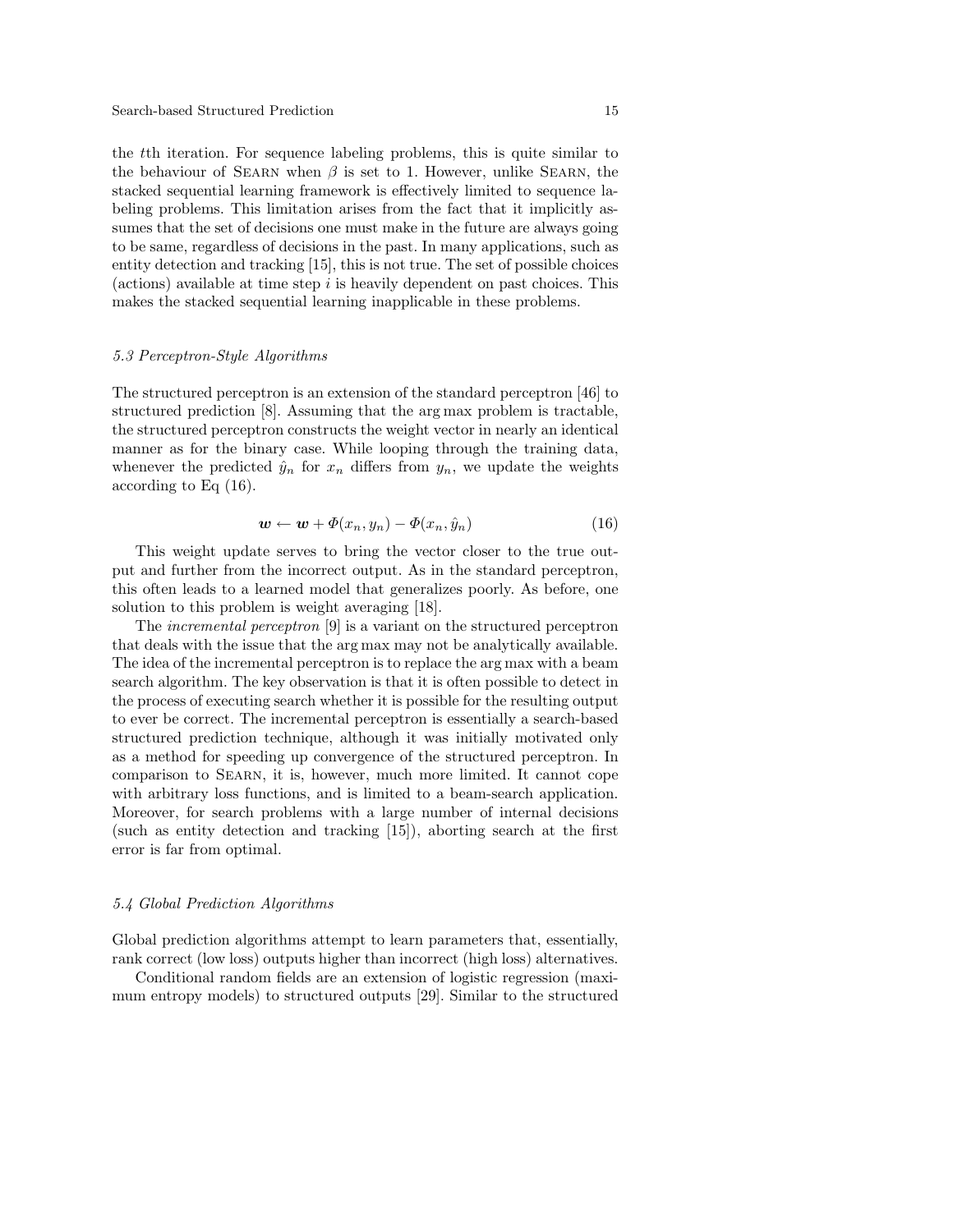perceptron, a conditional random field does not employ a loss function, but rather optimizes a log-loss approximation to the 0/1 loss over the entire output. Only when the features and structure are chosen properly can dynamic programming techniques be used to compute the required partition function, which typically limits the application of CRFs to linear chain models under a Markov assumption.

The maximum margin Markov network  $(M^{3}N)$  formalism considers the structured prediction problem as a quadratic programming problem [52,51], following the formalism for the support vector machine for binary classification. The  $M<sup>3</sup>N$  formalism extends this to structured outputs under a given loss function  $l$  by requiring that the *difference* in score between the true output y and any incorrect output  $\hat{y}$  is at least the loss  $l(x, y, \hat{y})$  (modulo slack variables). That is: the  $M^3N$  framework scales the *margin* to be proportional to the loss. Under restrictions on the output space and the features (essentially, linear chain models with Markov features) it is possible to solve the corresponding quadratic program in polynomial time.

In comparison to CRFs and M<sup>3</sup>Ns, SEARN is strictly more general. Searn is limited neither to linear chains nor to Markov style features and can effectively and efficiently optimize structured prediction models under far weaker assumptions (see Section 6.2 for empirical evidence supporting this claim).

## 6 Experimental Results

In this section, we present experimental results on two different sorts of structured prediction problems. The first set of problems—the sequence labeling problems—are comparatively simple and are included to demonstrate the application of Searn to easy tasks. They are also the most common application domain on which other structured prediction techniques are tested; this enables us to directly compare Searn with alternative algorithms on standardized data sets. The second application we describe is based on an automatic document summarization task, which is a significantly more complex domain than sequence labeling. This task enables us to test Searn on significantly more complex problems with loss functions that do not decompose over the structure.

## 6.1 Sequence Labeling

Sequence labeling is the task of assigning a label to each element in an input sequence. Sequence labeling is an attractive test bed for structured prediction algorithms because it is the simplest non-trivial structure. Modern state-of-the-art structured prediction techniques fare very well on sequence labeling problems. In this section, we present a range of results investigating the performance of Searn on four separate sequence labeling tasks: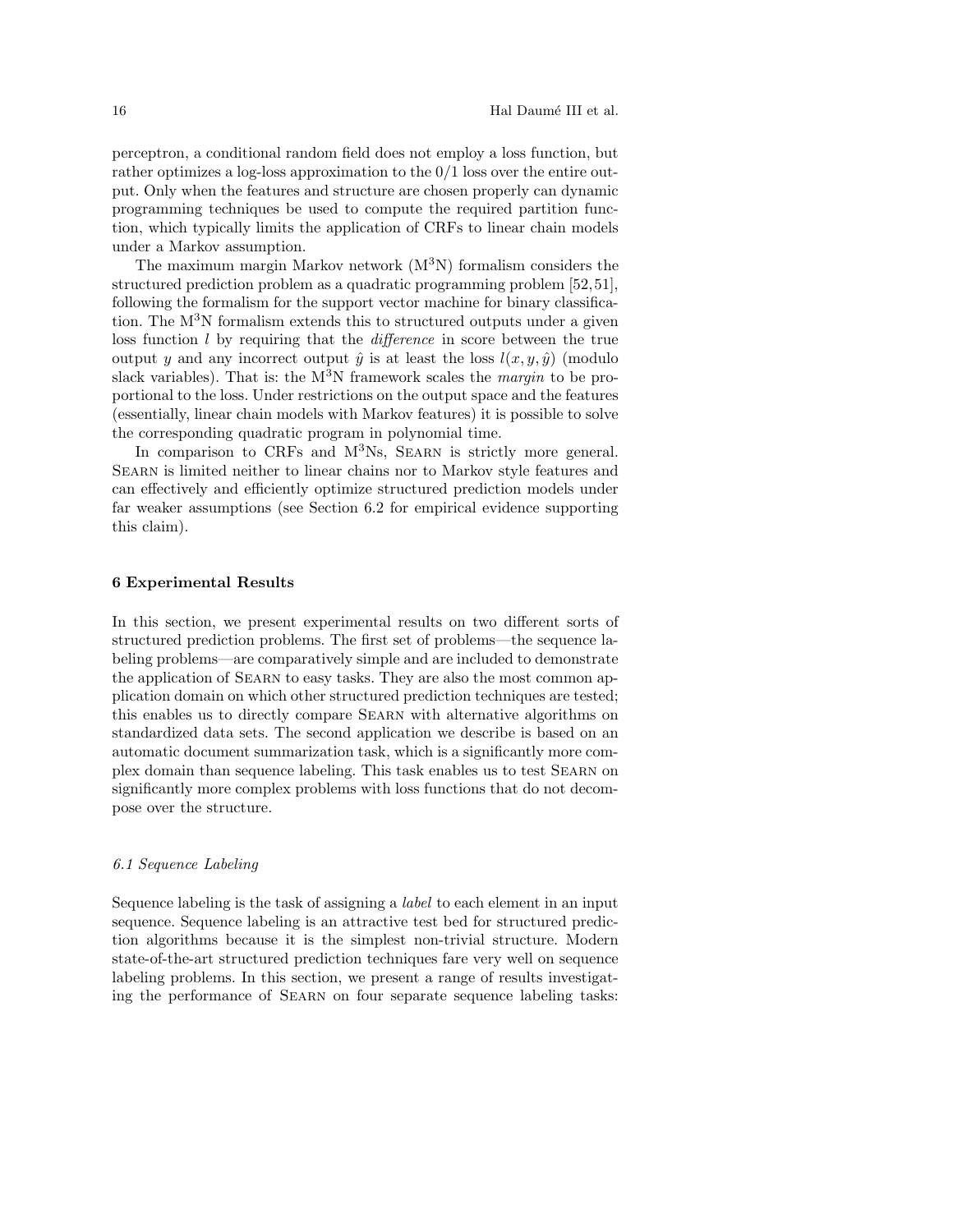

Fig. 2 Eight example words from the handwriting recognition data set.

handwriting recognition, named entity recognition (in Spanish), syntactic chunking and joint chunking and part-of-speech tagging.

For pure sequence labeling tasks (i.e., when segmentation is not also done), the standard loss function is Hamming loss, which gives credit on a per label basis. For a true output y of length N and hypothesized output  $\hat{y}$ (also of length  $N$ ), Hamming loss is defined according to Eq  $(17)$ .

$$
\ell^{\text{Ham}}(y,\hat{y}) \triangleq \sum_{n=1}^{N} \mathbf{1}\big[y_n \neq \hat{y}_n\big] \tag{17}
$$

The most common loss function for joint segmentation and labeling problems (like the named entity recognition and syntactic chunking problems) is  $F_1$  measure over chunks<sup>4</sup>.  $F_1$  is the geometric mean of precision and recall over the (properly-labeled) chunk identification task, given in Eq (18).

$$
\ell^{\mathcal{F}}(y,\hat{y}) \triangleq \frac{2|y \cap \hat{y}|}{|y| + |\hat{y}|}\tag{18}
$$

As can be seen in Eq (18), one is penalized both for identifying too many chunks (penalty in the denominator) and for identifying too few (penalty in the numerator). The advantage of  $F_1$  measure over Hamming loss seen most easily in problems where the majority of words are "not chunks" for instance, in gene name identification [40]—Hamming loss often prefers a system that identifies no chunks to one that identifies some correctly and other incorrectly. Using a weighted Hamming loss can not completely alleviate this problem, for essentially the same reasons that a weighted zeroone loss cannot optimize  $F_1$  measure in binary classification, though one can often achieve an approximation [31,41].

<sup>&</sup>lt;sup>4</sup> We note in passing that directly optimizing  $F_1$  may not be the best approach, from the perspective of integrating information in a pipeline [35]. However, since  $F_1$  is commonly used and does *not* decompose over the output sequence, we use it for the purposes of demonstration.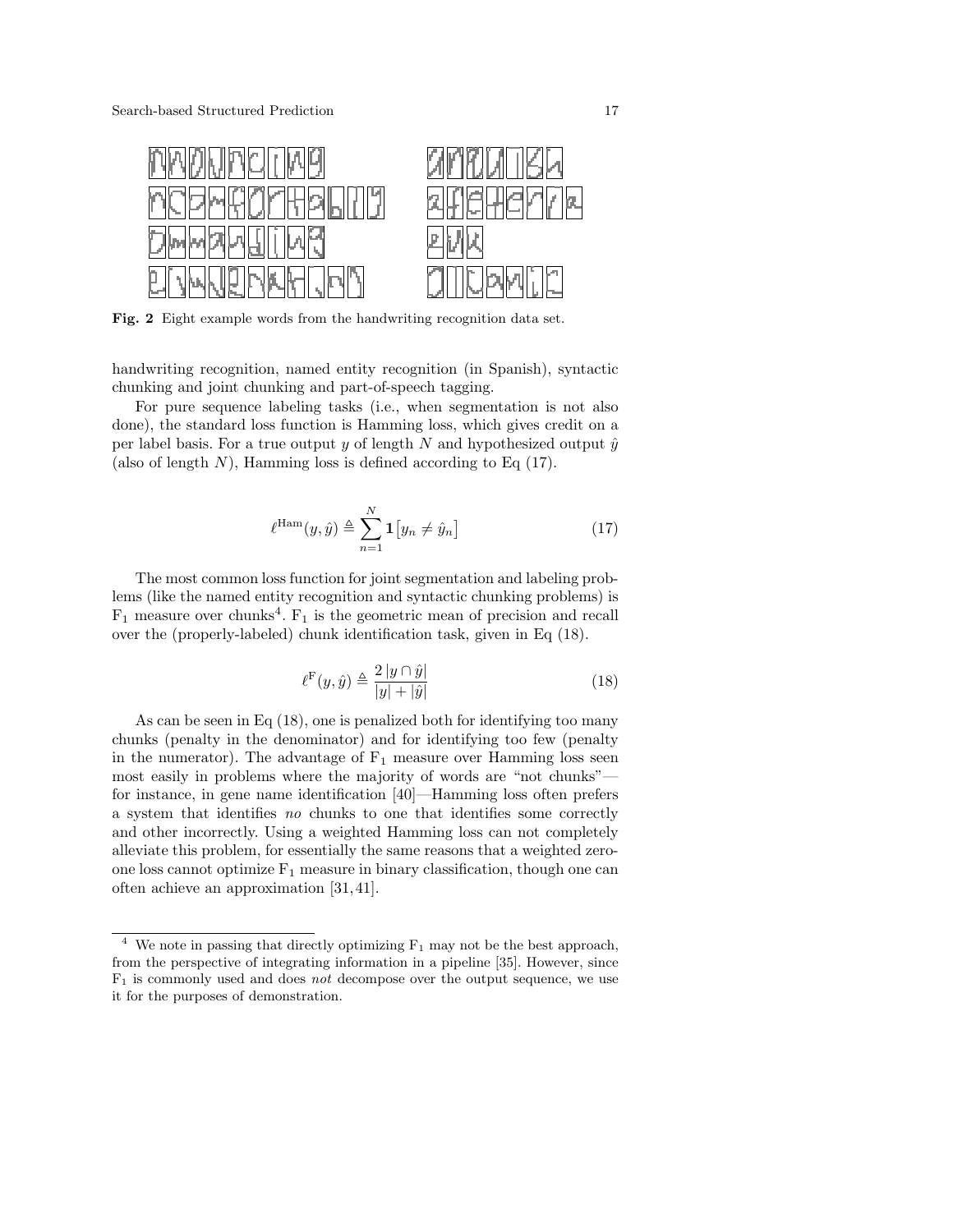El presidente de la  $\text{Junta}$  de Extremadura $\log_6$ ,  $\text{Juan Carlos Rodriguez Ibarral}$ <sub>PER</sub> , recibirá en la sede de la [Presidencia del Gobierno] $_{ORG}$  extremeno a familiares de varios de los condenados por el proceso " [Lasa-Zabala]MISC ", entre ellos a [Lourdes Díez Urraca] $_{PER}$ , esposa del ex gobernador civil de [Guipúzcoa] $_{LOC}$ [Julen Elgorriaga] $_{\text{PER}}$ ; y a [Antonio Rodríguez Galindo]<sub>PER</sub>, hermano del general  $[Enrique Rodriguez Galindo]_{PER}$ .

Fig. 3 Example labeled sentence from the Spanish Named Entity Recognition task.

6.1.1 Handwriting Recognition The handwriting recognition task we consider was introduced by [25]. Later, [52] presented state-of-the-art results on this task using max-margin Markov networks. The task is an image recognition task: the input is a sequence of pre-segmented hand-drawn letters and the output is the character sequence  $("a"-x")$  in these images. The data set we consider is identical to that considered by [52] and includes 6600 sequences (words) collected from 150 subjects. The average word contains 8 characters. The images are  $8 \times 16$  pixels in size, and rasterized into a binary representation. Example image sequences are shown in Figure 2 (the first characters are removed because they are capitalized).

For each possible output letter, there is a unique feature that counts how many times that letter appears in the output. Furthermore, for each pair of letters, there is an "edge" feature counting how many times this pair appears adjacent in the output. These edge features are the only "structural features" used for this task (i.e., features that span multiple output labels). Finally, for every output letter and for every pixel position, there is a feature that counts how many times that pixel position is "on" for the given output letter.

In the experiments, we consider two variants of the data set. The first, "small," is the problem considered by [52]. In the small problem, ten fold cross-validation is performed over the data set; in each fold, roughly 600 words are used as training data and the remaining 6000 are used as test data. In addition to this setting, we also consider the "large" reverse experiment: in each fold, 6000 words are used as training data and 600 are used as test data.

6.1.2 Spanish Named Entity Recognition The named entity recognition (NER) task is concerned with spotting names of persons, places and organizations in text. Moreover, in NER we only aim to spot names and neither pronouns ("he") nor nominal references ("the President"). We use the CoNLL 2002 data set, which consists of 8324 training sentences and 1517 test sentences; examples are shown in Figure 3. A 300-sentence subset of the training data set was previously used by [54] for evaluating the SVM<sup>struct</sup> framework in the context of sequence labeling. The small training set was likely used for computational considerations. The best reported results to date using the full data set are due to [2]. We report results on both the "small" and "large" data sets.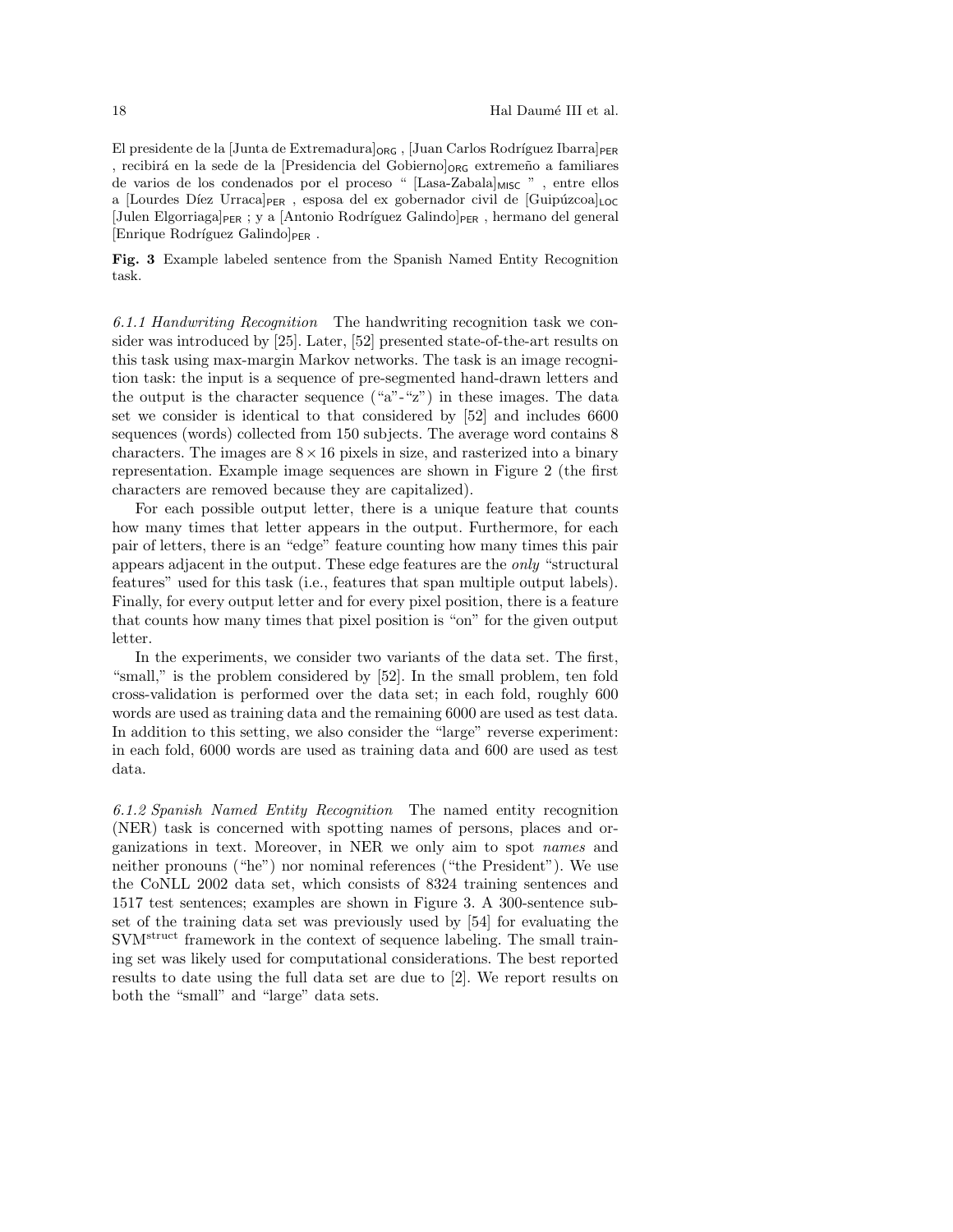#### Search-based Structured Prediction 19

 $[Great American]_{NP}$  [said]<sub>VP</sub>  $[it]_{NP}$  [increased]<sub>VP</sub> [its loan-loss reserves]<sub>NP</sub> [by]<sub>PP</sub> [\$ 93 million  $_{\mathsf{NP}}$  [after] $_{\mathsf{PP}}$  [reviewing] $_{\mathsf{VP}}$  [its loan portfolio] $_{\mathsf{NP}}$ , [raising] $_{\mathsf{VP}}$  [its total loan and real estate reserves  $_{NP}$  [to]<sub>PP</sub> [\$ 217 million]<sub>NP</sub>.

#### Fig. 4 Example labeled sentence from the syntactic chunking task.

The structural features used for this task are roughly the same as in the handwriting recognition case. For each label, each label pair and each label triple, a feature counts the number of times this element is observed in the output. Furthermore, the standard set of input features includes the words and simple functions of the words (case markings, prefix and suffix up to three characters) within a window of  $\pm 2$  around the current position. These input features are paired with the current label. This feature set is fairly standard in the literature, though [2] report significantly improved results using a much larger set of features. In the results shown later in this section, all comparison algorithms use identical feature sets.

6.1.3 Syntactic Chunking The final sequence labeling task we consider is syntactic chunking (for English), based on the CoNLL 2000 data set. This data set includes 8936 sentences of training data and 2012 sentences of test data. An example is shown in Figure 4. (Several authors have considered the noun-phrase chunking task instead of the full syntactic chunking task. It is important to notice the difference, though results on these two tasks are typically very similar, indicating that the majority of the difficulty is with noun phrases.)

We use the same set of features across all models, separated into "base features" and "meta features." The base features apply to words individually, while meta features apply to entire chunks. The standard base features used are: the chunk length, the word (original, lower cased, stemmed, and original-stem), the case pattern of the word, the first and last 1, 2 and 3 characters, and the part of speech and its first character. We additionally consider membership features for lists of names, locations, abbreviations, stop words, etc. The meta features we use are, for any base feature  $b, b$ at position i (for any sub-position of the chunk), b before/after the chunk, the entire b-sequence in the chunk, and any 2- or 3-gram tuple of bs in the chunk. We use a first order Markov assumption (chunk label only depends on the most recent previous label) and all features are placed on labels, not on transitions. In the results shown later in this section, some of the algorithms use a slightly different feature set. In particular, the CRF-based model uses similar, but not identical features; see [50] for details.

6.1.4 Joint Chunking and Tagging In the preceding sections, we considered the single sequence labeling task: to each element in a sequence, a single label is assigned. In this section, we consider the *joint* sequence labeling task. In this task, each element in a sequence is labeled with multiple tags. A canonical example of this task is joint POS tagging and syntactic chunking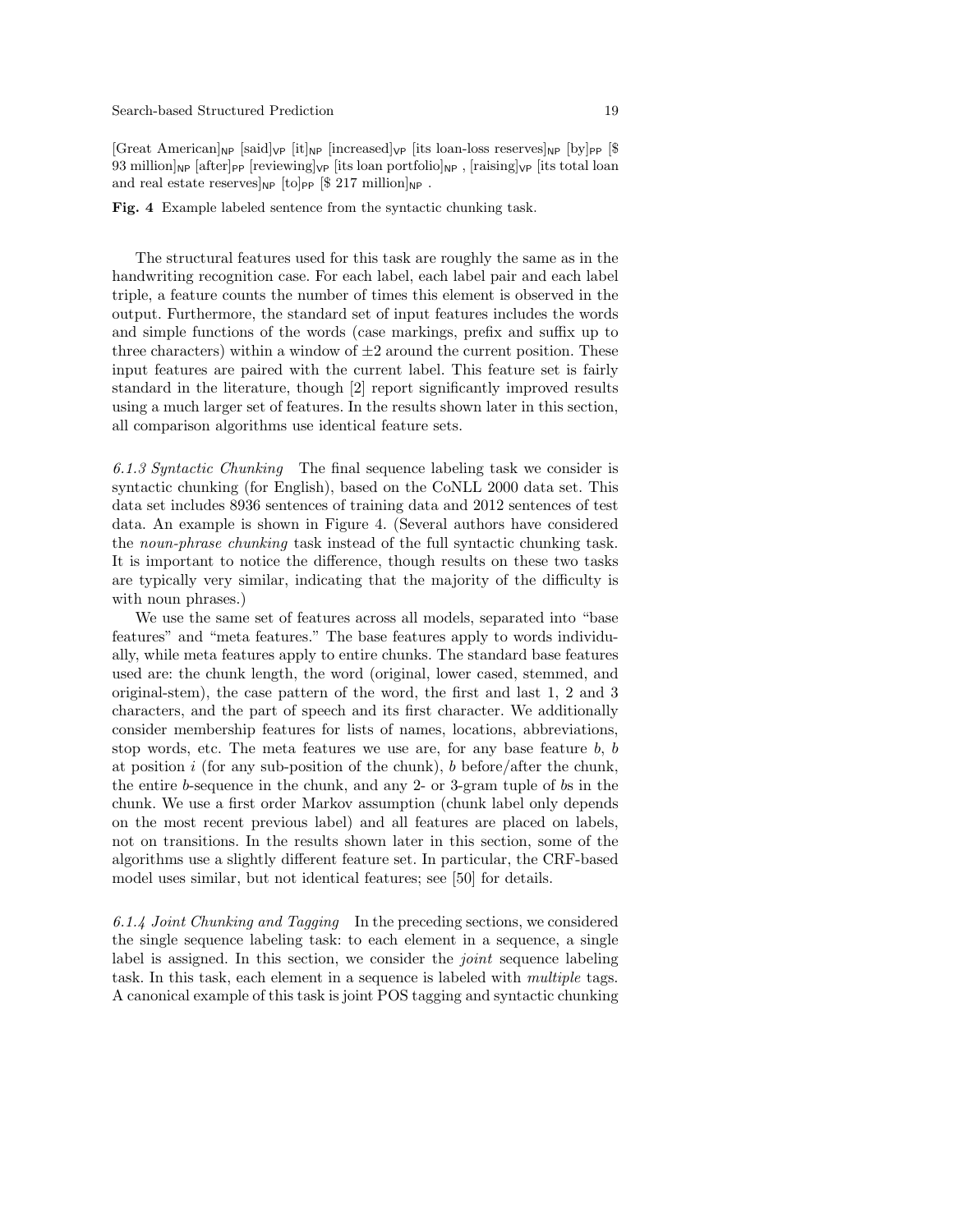Great<sub>B-NP</sub> American<sub>LNP</sub> said<sup>VBD</sup> it<sub>B-NP</sub> increased<sup>VBD</sup> it<sub>S</sub>PRP\$ loan-loss<sub>LNP</sub><br>reserves<sub>LNP</sub> by<sub>B-PP</sub> \$<sub>5-NP</sub> 93<sub>LNP</sub> million<sub>LNP</sub> after<sub>B-PP</sub> reviewing<sub>E-VP</sub> its<sub>B-NP</sub> loan<sub>LNP</sub><br>reserves<sub>LNP</sub> by<sub>B-PP</sub> \$<sub>5-NP</sub> 93<sub>LN</sub> portfolion<sub>NP</sub>

Fig. 5 Example sentence for the joint POS tagging and syntactic chunking task.

[49]. An example sentence jointly labeled for these two outputs is shown in Figure 5 (under the BIO encoding).

For Searn, there is little difference between standard sequence labeling and joint sequence labeling. We use the same data set as for the standard syntactic chunking task (Section 6.1.3) and essentially the same features. In order to model the fact that the two streams of labels are not independent, we decompose the problem into two parallel tagging tasks. First, the first POS label is determined, then the first chunk label, then the second POS label, then the second chunk label, etc. The only difference between the features we use in this task and the vanilla chunking task has to do the structural features. The structural features we use include the obvious Markov features on the individual sequences: counts of singleton, doubleton and tripleton POS and chunk tags. We also use "crossing sequence" features. In particular, we use counts of pairs of POS and chunk tags at the same time period as well as pairs of POS tags at time  $t$  and chunk tags at  $t-1$  and vice versa.

6.1.5 Search and Initial Policies The choice of "search" algorithm in Searn essentially boils down to the choice of output vector representation, since, as defined, Searn always operates in a left-to-right manner over the output vector. In this section, we describe vector representations for the output space and corresponding optimal policies for SEARN.

The most natural vector encoding of the sequence labeling problem is simply as itself. In this case, the search proceeds in a greedy left-to-right manner with one word being labeled per step. This search order admits some linguistic plausibility for many natural language problems. It is also attractive because (assuming unit-time classification) it scales as  $\mathcal{O}(NL)$ , where  $N$  is the length of the input and  $L$  is the number of labels, independent of the number of features or the loss function. However, this vector encoding is also highly biased, in the sense that it is perhaps not optimal for some (perhaps unnatural) problems. Other orders are possible (such as allowing any arbitrary position to be labeled at any time, effectively mimicing belief propagation); see [12] for more experimental results under alternative orderings.

For joint segmentation and labeling tasks, such as named entity identification and syntactic chunking, there are two natural encodings: word-ata-time and chunk-at-a-time. In word-at-a-time, one essentially follows the "BIO encoding" and tags a single word in each search step. In chunk-ata-time, one tags single chunks in each search step, which can consist of multiple words (after fixing a maximum phrase length). In our experiments,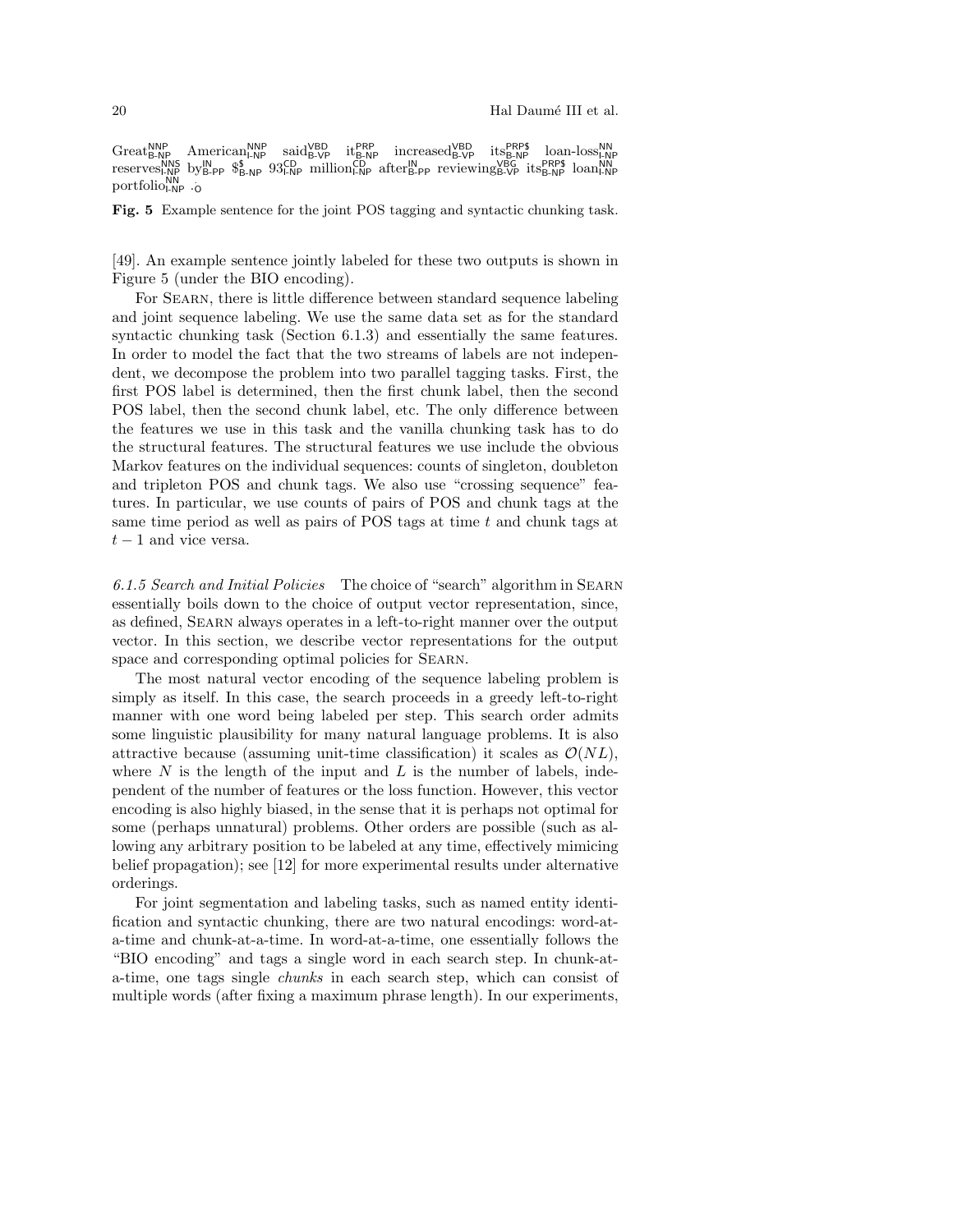we focus exclusively on chunk-at-a-time decoding, as it is more expressive (feature-wise) and has been seen to perform better in other scenarios [48]).

Under the chunk-at-a-time encoding, an input of length  $N$  leads to a vector of length N over  $M \times L + 1$  labels, where M is the maximum phrase length. The interpretation of the first  $M \times L$  labels, for instance  $(m, l)$  means that the next phrase is of length m and is a phrase of type  $l$ . The "+1" label corresponds to a "complete" indicator. Any vector for which the sum of the " $m$ " components is not exactly N attains maximum loss.

6.1.6 Initial Policies For the sequence labeling problem under Hamming loss, the optimal policy is always to label the next word correctly. In the left-to-right order, this is straightforward. For the segmentation problem, word-at-a-time and chunk-at-a-time behave very similarly with respect to the loss function and optimal policy. We discuss word-at-a-time because its notationally more convenient, but the difference is negligible. The optimal policy can be computed by analyzing a few options in Eq (19)

$$
\pi(x, y_{1:T}, \hat{y}_{1:t-1}) = \begin{cases}\n\text{begin } X & y_t = \text{begin } X \\
\text{in } X \\
\text{out}\n\end{cases} & y_t = \text{in } X \text{ and } \hat{y}_{t-1} \in \{\text{begin } X, \text{in } X\} \\
\text{begin } X, \text{in } X\}\n\end{cases}
$$

(19)

It is easy to show that this policy is optimal (assuming noise-free training data). There is, however, another equally optimal policy. For instance, if  $y_t$ is "in X" but  $\hat{y}_{t-1}$  is "in Y" (for  $X \neq Y$ ), then it is equally optimal to select  $\hat{y}_t$  to be "out" or "in Y". In theory, when the optimal policy does not care about a particular decision, one can randomize over the selection. However, in practice, we always default to a particular choice to reduce noise in the learning process.

For all of the policies described above, it is also straightforward to compute the optimal approximation for estimating the expected cost of an action. In the Hamming loss case, the loss is 0 if the choice is correct and 1 otherwise. The computation for  $F_1$  loss is a bit more complicated: one needs to compute an optimal intersection size for the future and add it to the past "actual" size. This is also straightforward by analyzing the same cases as in  $Eq(19)$ .

6.1.7 Experimental Results and Discussion In this section, we compare the performance of Searn to the performance of alternative structured prediction techniques over the data sets described above. The results of this evaluation are shown in Table 1. In this table, we compare raw classification algorithms (perceptron, logistic regression and SVMs) to alternative structured prediction algorithms (structured perceptron, CRFs, SVM<sup>struct</sup>s and M<sup>3</sup>Ns) to Searn with three baseline classifiers (perceptron, logistic regression and SVMs). For all SVM algorithms and for M<sup>3</sup>Ns, we compare both linear and quadratic kernels (cubic kernels were evaluated but did not lead to improved performance over quadratic kernels).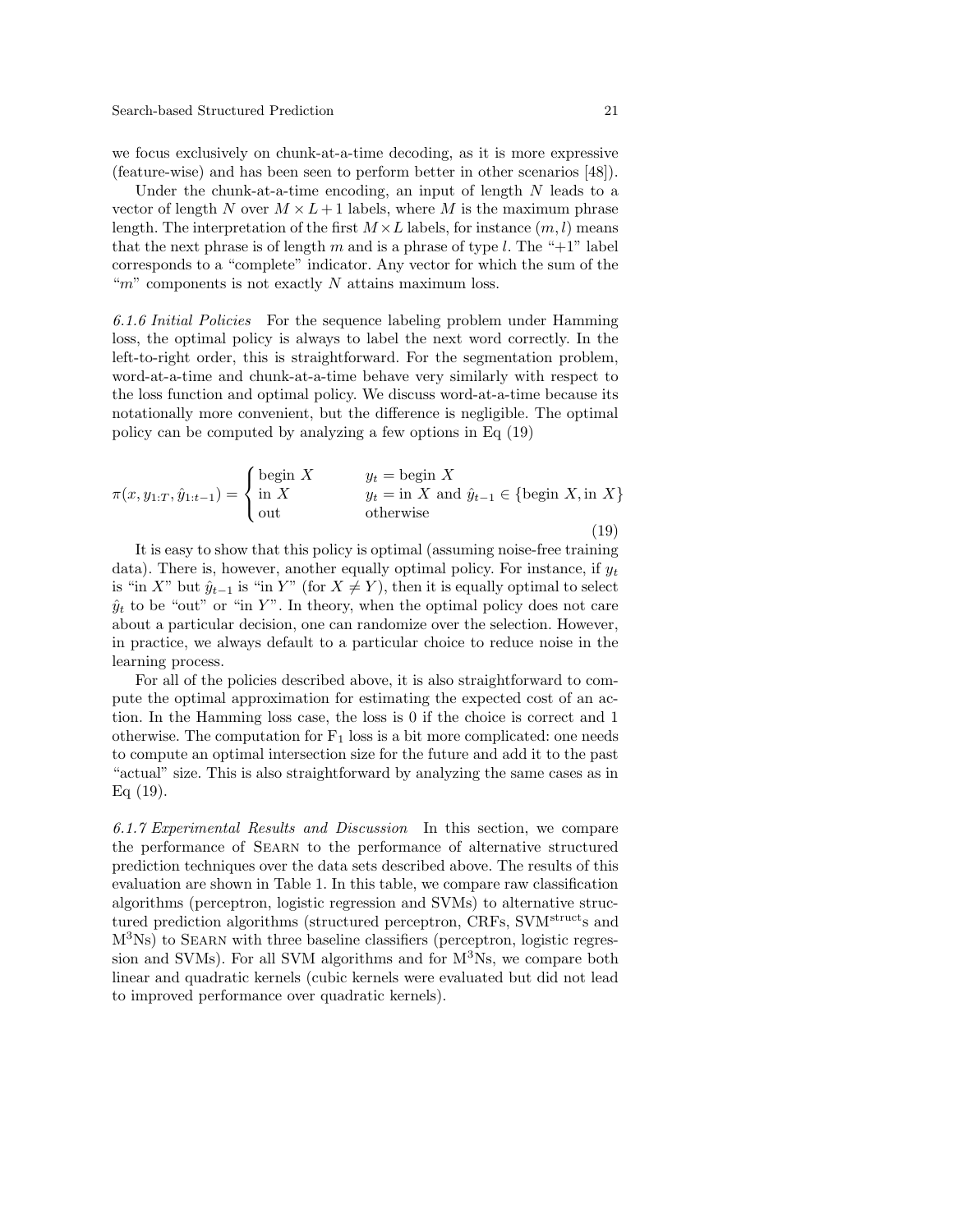| <b>ALGORITHM</b>             | Handwriting |        | ${\bf NER}$ |        | Chunk  | $C+T$  |
|------------------------------|-------------|--------|-------------|--------|--------|--------|
|                              | Small       | Large  | Small       | Large  |        |        |
| <b>CLASSIFICATION</b>        |             |        |             |        |        |        |
| Perceptron                   | 65.56       | 70.05  | 91.11       | 94.37  | 83.12  | 87.88  |
| Log Reg                      | 68.65       | 72.10  | 93.62       | 96.09  | 85.40  | 90.39  |
| <b>SVM-Lin</b>               | 75.75       | 82.42  | 93.74       | 97.31  | 86.09  | 93.94  |
| <b>SVM-Quad</b>              | 82.63       | 82.52  | 85.49       | 85.49  | $\sim$ | $\sim$ |
| <b>STRUCTURED</b>            |             |        |             |        |        |        |
| Str. Perc.                   | 69.74       | 74.12  | 93.18       | 95.32  | 92.44  | 93.12  |
| CRF                          |             |        | 94.94       | $\sim$ | 94.77  | 96.48  |
| $\mathbf{SVM}^\text{struct}$ |             |        | 94.90       | $\sim$ |        |        |
| $M^3N$ -Lin                  | 81.00       | $\sim$ |             |        |        |        |
| $M^3N$ -Quad                 | 87.00       | $\sim$ |             |        |        |        |
| <b>SEARN</b>                 |             |        |             |        |        |        |
| Perceptron                   | 70.17       | 76.88  | 95.01       | 97.67  | 94.36  | 96.81  |
| Log Reg                      | 73.81       | 79.28  | 95.90       | 98.17  | 94.47  | 96.95  |
| <b>SVM-Lin</b>               | 82.12       | 90.58  | 95.91       | 98.11  | 94.44  | 96.98  |
| SVM-Quad                     | 87.55       | 90.91  | 89.31       | 90.01  | $\sim$ | $\sim$ |

Table 1 Empirical comparison of performance of alternative structured prediction algorithms against Searn on sequence labeling tasks. (Top) Comparison for whole-sequence  $0/1$  loss; (Bottom) Comparison for individual losses: Hamming for handwriting and Chunking+Tagging and F for NER and Chunking. Searn is always optimized for the appropriate loss.

For all Searn-based models, we use the the following settings of the tunable parameters (see [12] for a comparison of different settings). We use the optimal approximation for the computation of the per-action costs. We use a left-to-right search order with a beam of size 10. For the chunking tasks, we use chunk-at-a-time search. We use weighted all pairs and costing to reduce from cost-sensitive classification to binary classification.

Note that some entries in Table 1 are missing. The vast majority of these entries are missing because the algorithm considered could not reasonably scale to the data set under consideration. These are indicated with a "∼" symbol. Other entries are not available simply because the results we report are copied from other publications and these publications did not report all relevant scores. These are indicated with a "−" symbol.

We observe several patterns in the results from Table 1. The first is that structured techniques consistently outperform their classification counterparts (eg., CRFs outperform logistic regression). The single exception is on the small handwriting task: the quadratic SVM outperforms the quadratic  $M<sup>3</sup>N<sup>5</sup>$  For all classifiers, adding SEARN consistently improves performance.

An obvious pattern worth noticing is that moving from the small data set to the large data set results in improved performance, regardless of

<sup>5</sup> However, it should be noted that a different implementation technique was used in this comparison. The  $M^3N$  is based on an SMO algorithm, while the quadratic SVM is libsvm [6].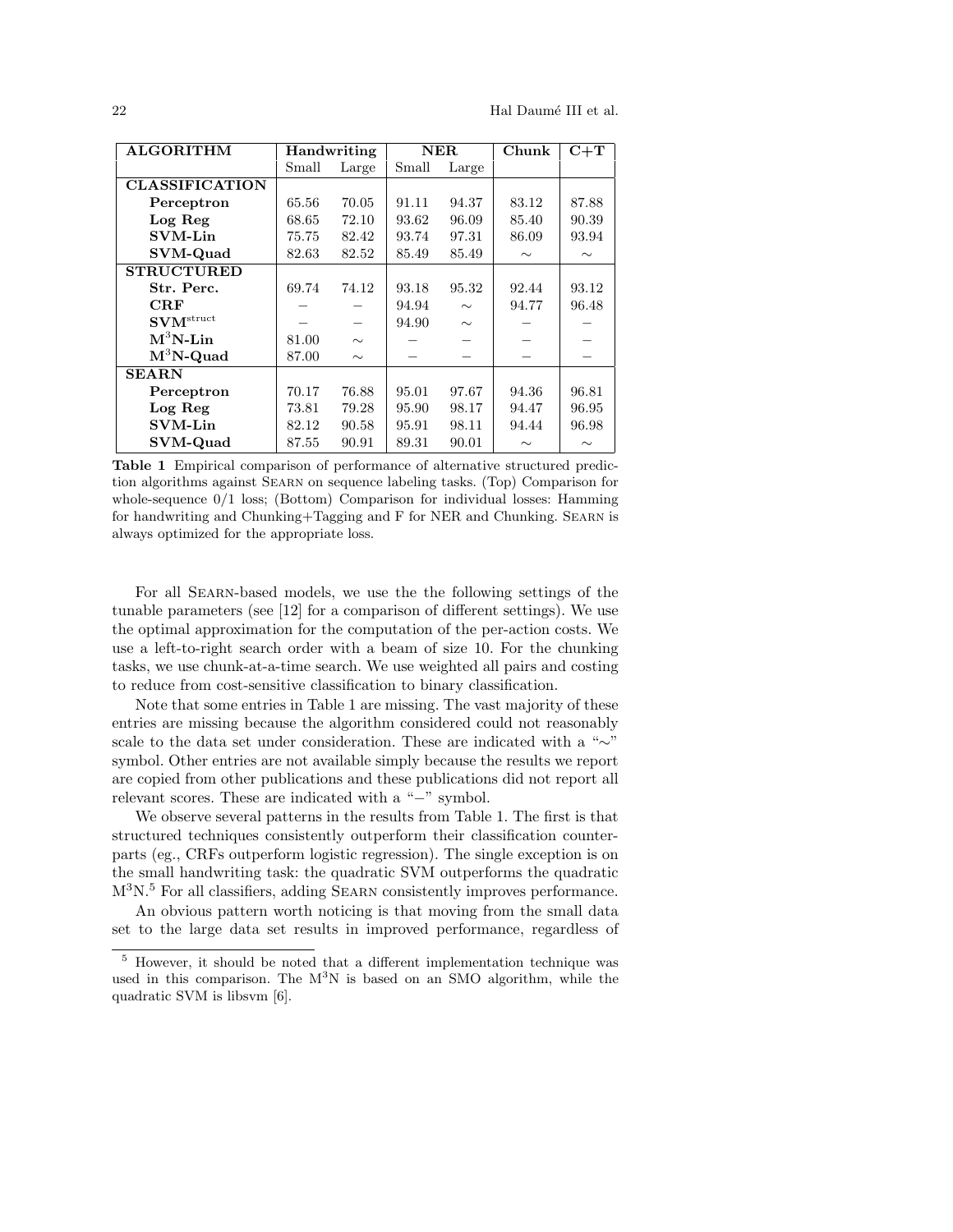learning algorithm. However, equally interesting is that simple classification techniques when applied to large data sets outperform complicated learning techniques applied to small data sets. Although this comparison is not completely fair—both algorithms should get access to the same data if the algorithm (like the SVM<sup>struct</sup> or the  $M^3N$ ) cannot scale to the large data set, then something is missing. For instance, a vanilla SVM on the large handwriting data set outperforms the  $M<sup>3</sup>N$  on the small set. Similarly, a vanilla logistic regression classifier trained on the large NER data set outperforms the SVM<sup>struct</sup> and the CRF on the small data sets.

On the same data set, Searn can perform comparably or better than competing structured prediction techniques. On the small handwriting task, the two best performing systems are  $M<sup>3</sup>Ns$  with quadratic kernels  $(87.0\%$ accuracy) and Searn with quadratic SVMs (87.6% accuracy). On the NER task, SEARN with a perceptron classifier performs comparably to SVM<sup>struct</sup> and CRFs (at around 95.9% accuracy). On the Chunking+Tagging task, all varieties of Searn perform comparatively to the CRF. In fact, the only task on which Searn does not outperform the competing techniques is on the raw chunking task, for which the CRF obtains an F-score of 94.77 compared to 94.47 for Searn, using a significantly different feature set.

The final result from Table 1 worth noticing is that, with the exception of the handwriting recognition task, Searn using logistic regression as a base learner performs at the top of the pack. The SVM-based Searn models typically perform slightly better, but not significantly. In fact, the raw averaged perceptron with Searn performs almost as well as the logistic regression. This is a nice result because the SVM-based models tend to be expensive to train, especially in comparison to the perceptron. The fact that this pattern does not hold for the handwriting task is likely due to the fact that the data for this task is quite unlike the data for the other tasks. For the handwriting task, there are a comparatively small number of features which are individually much less predictive of the class. It is only in combination that good classifiers can be learned.

While these results are useful, they should be taken with a grain of salt. Sequence labeling is a very easy problem. The structure is simple and the most common loss functions decompose over the structure. The comparatively good performance of raw classifiers suggests that the importance of structure is minor. In fact, some results suggest that one need not actually consider the structure at all for some such problems [43,45].

## 6.2 Automatic Document Summarization

Multidocument summarization is the task of creating a summary out of a collection of documents on a focused topic. In query-focused summarization, this topic is given explicitly in the form of a user's query. The dominant approach to the multidocument summarization problem is sentence extraction: a summary is created by greedily extracting sentences from the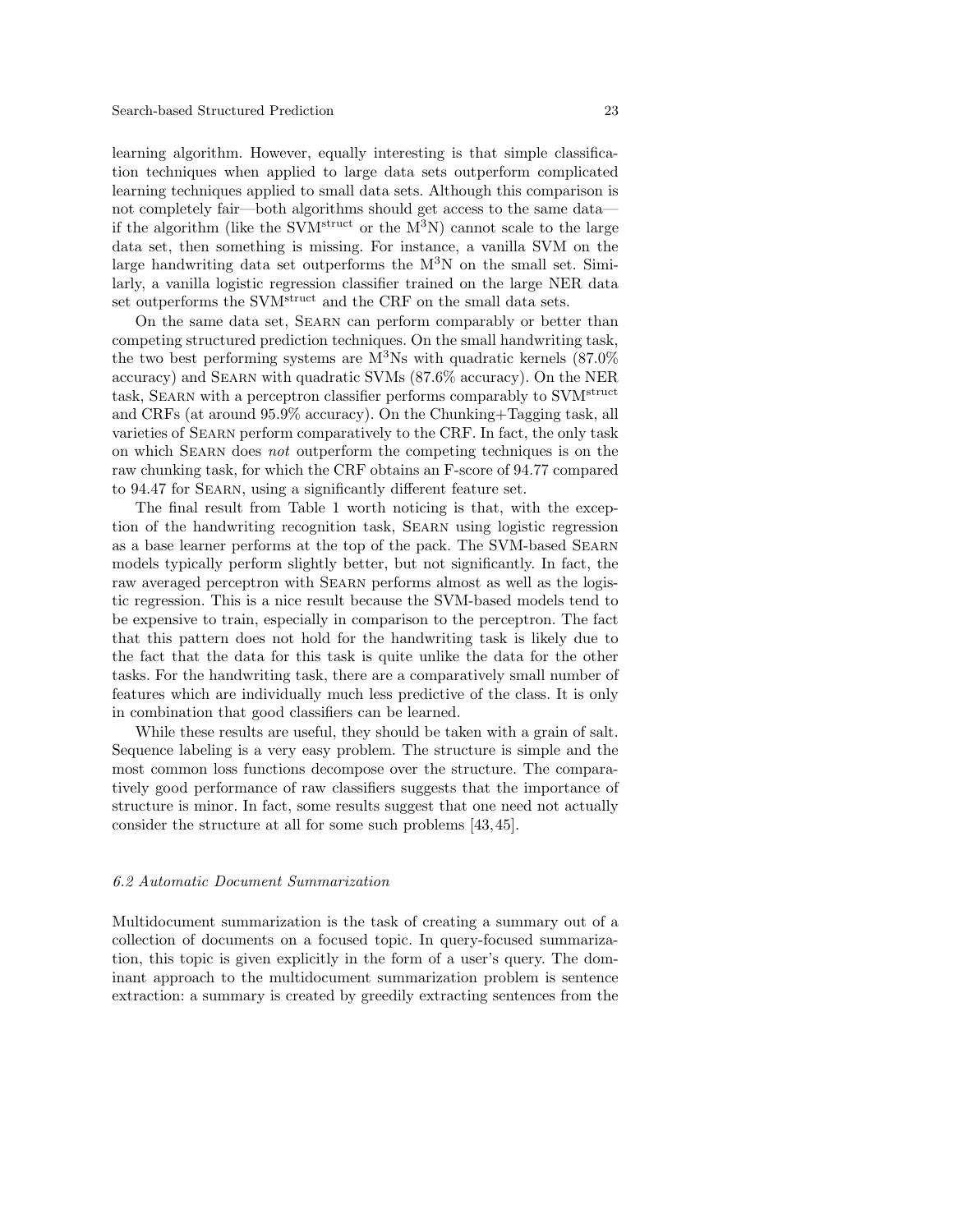

Fig. 6 An example of the creation of a summary under the vine-growth model.

document collection until a pre-defined word limit is reached. [53] and [33] describe representative examples. Recent work in sentence compression [26, 38] and document compression [13] attempts to take small steps beyond sentence extraction. Compression models can be seen as techniques for extracting sentences then dropping extraneous information. They are more powerful than simple sentence extraction systems, while remaining trainable and tractable. Unfortunately, their training hinges on the existence of  $\langle$  sentence, compression  $\rangle$  pairs, where the compression is obtained from the sentence by only dropping words and phrases (the work of [56] is an exception). Obtaining such data is quite challenging.

The exact model we use for the document summarization task is a novel "vine-growth" model, described in more detail in [12]. The vine-growth method uses syntactic parses of the sentence in the form of dependency structures. In the vine-growth model, if a word  $w$  is to be included in the summary, then all words closer to the tree root are included.

6.2.1 Search Space and Actions The search algorithm we employ for implementing the vine-growth model is based on incrementally growing summaries. In essence, beginning with an empty summary, the algorithm incrementally adds words to the summary, either by beginning a new sentence or growing existing sentences. At any step in search, the root of a new sentence may be added, as may any direct child of a previously added node. To see more clearly how the vine-growth model functions, consider Figure 6. This figure shows a four step process for creating the summary "the man ate a sandwich ." from the original document sentence "the man ate a big sandwich with pickles ."

When there is more than one sentence in the source documents, the search proceeds asynchronously across all sentences. When the sentences are laid out adjacently, the end summary is obtained by taking all the green summary nodes once a pre-defined word limit has been reached. This final summary is a collection of subtrees grown off a sequence of underlying trees: hence the name "vine-growth."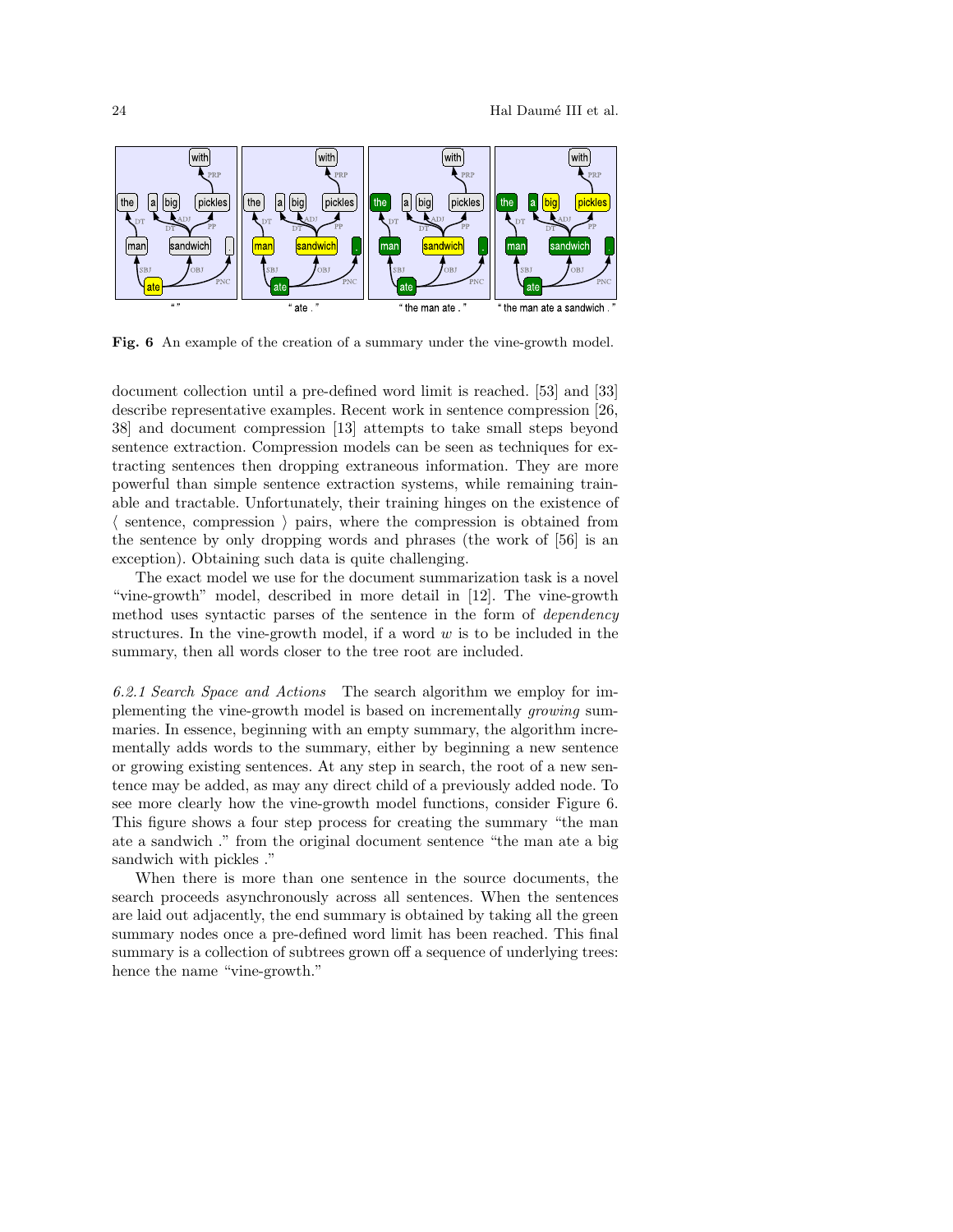6.2.2 Data and Evaluation Criteria For data, we use the DUC 2005 data set [11]. This consists of 50 document collections of 25 documents each; each document collection includes a human-written query. Each document collection additionally has five human-written "reference" summaries (250 words long, each) that serve as the gold standard. In the official DUC evaluations, all 50 collections are "test data." However, since the DUC 2005 task is significantly different from previous DUC tasks, there is no a good source of training data. Therefore, we report results based on 10-fold cross validation. We train on 45 collections and test on the remaining 5.

Automatic evaluation is a notoriously difficult problem for document summarization. The current popular choice for metric is Rouge [34], which (roughly speaking) computes n-gram overlap between a system summary and a set of human written summaries. In various experiments, Rouge has been seen to correspond with human judgment of summary quality. In the experiments described in this chapter, we use the "Rouge 2" metric, which uses evenly weighted bigram scores.

6.2.3 Initial Policy Computing the best label completion under Rouge metric for the vine-growth model is intractable. The intractability stems from the model constraint that a word can only be added to a summary after its parent is added. We therefore use an approximate, search-based policy (see Section 3.4.2). In order to approximate the cost of a given partial summary, we search for the best possible completion. That is, if our goal is a 100 word summary and we have already created a 50 word summary, then we execute beam search (beam size 20) for the remaining 50 words that maximize the Rouge score.

6.2.4 Feature Functions Features in the vine-growth model may consider any aspect of the currently generated summary, and any part of the input document set. These features include simple lexical features: word identity, stem and part of speech of the word under consideration, the syntactic relation with its parent, the position and length of the sentence it appears in, whether it appears in quotes, the length of the document it appears in, the number of pronouns and attribution verbs in the subtree rooted at the word. The features also include language model probabilities for: the word, sentence and subtree under language models derived from the query, a BayeSum representation of the query, and the existing partial summary.

6.2.5 Experimental Results Experimental results are shown in Table 2. We report Rouge scores for summaries of length 100 and length 250. We compare the following systems. First, oracle systems that perform the summarization task with knowledge of the true output, attempting to maximize the Rouge score. We present results for an oracle sentence extraction system (Extr) and an oracle vine-growth system (Vine). Second, we present the results of the Searn-based systems, again for both sentence extraction (Extr) and vine-growth (Vine). Both of these are trained with respect to the oracle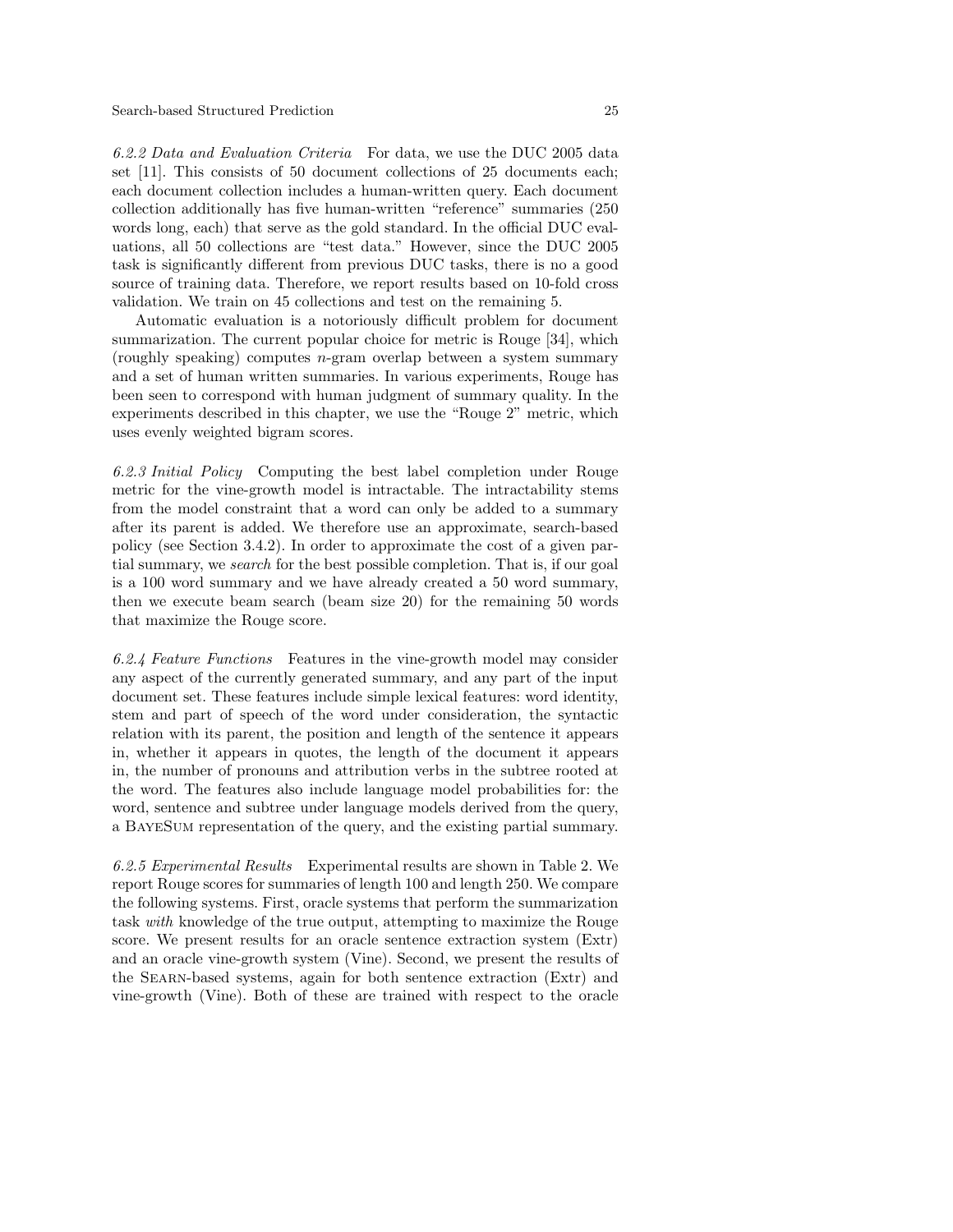|                                                                                                    |  |  | $\parallel$ ORACLE $\parallel$ SEARN $\parallel$ BAYESUM $\parallel$ |  |  |  |                                                        |  |
|----------------------------------------------------------------------------------------------------|--|--|----------------------------------------------------------------------|--|--|--|--------------------------------------------------------|--|
|                                                                                                    |  |  |                                                                      |  |  |  | Vine   Extr    Vine   Extr    D05   D03    Base   Best |  |
| 100 w    0729   0362    0415   0345    0340   0316    0181    -                                    |  |  |                                                                      |  |  |  |                                                        |  |
| 0725.   0809.    0767.    0767.    0767.    0762.    0824.    0762.    083.    0824.    0762.    0 |  |  |                                                                      |  |  |  |                                                        |  |

Table 2 Summarization results; values are Rouge 2 scores (higher is better).

system. (Note that it is impossible to compare against competing structured prediction techniques. This summarization problem, even in its simplified form, is far too complex to be amenable to other methods.) For comparison, we present results from the BayeSum system [14,16], which achieved the highest score according to human evaluations of responsiveness in DUC 05. This system, as submitted to DUC 05, was trained on DUC 2003 data; the results for this configuration are shown in the "D03" column. For the sake of fair comparison, we also present the results of this system, trained in the same cross-validation approach as the Searn-based systems (column "D05"). Finally, we present the results for the baseline system and for the best DUC 2005 system (according to the Rouge 2 metric).

As we can see from Table 2 at the 100 word level, sentence extraction is a nearly solved problem for this domain and this evaluation metric. That is, the oracle sentence extraction system yields a Rouge score of 0.0362, compared to the score achieved by the Searn system of 0.0345. This difference is on the border of statistical significance at the 95% level. The next noticeable item in the results is that, although the Searn-based extraction system comes quite close to the theoretical optimal, the oracle results for the vine-growth method are significantly higher. Not surprisingly, under Searn, the summaries produced by the vine-growth technique are uniformally better than those produced by raw extraction. The last aspect of the results to notice is how the Searn-based models compare to the best DUC 2005 system, which achieved a Rouge score of 0.0725. The Searn-based systems uniformly dominate this result, but this comparison is not fair due to the training data. We can approximate the expected improvement for having the new training data by comparing the BayeSum system when trained on the DUC 2005 and DUC 2003 data: the improvement is 0.0064 absolute. When this result is added to the best DUC 2005 system, its score rises to 0.0789, which is better than the Searn-based extraction system but not as good as the vine-growth system. It should be noted that the best DUC 2005 system was a purely extractive system [59].

#### 7 Discussion and Conclusions

In this paper, we have:

– Presented an algorithm, Searn, for solving complex structured prediction problems with minimal assumptions on the structure of the output and loss function.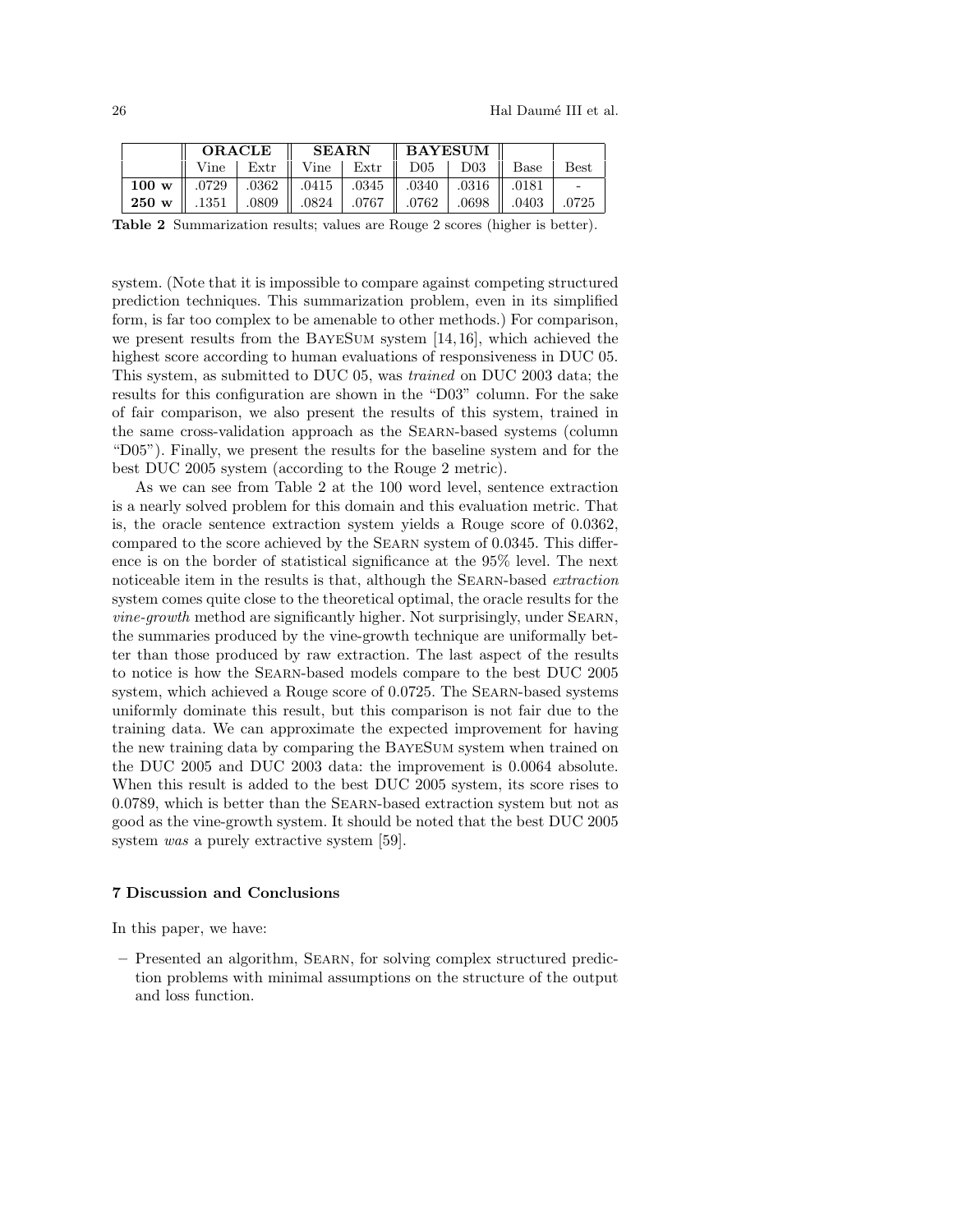- Compared the performance of Searn against standard structured prediction algorithms on standard sequence labeling tasks, showing that it is competitive with existing techniques.
- Described a novel approach to summarization—the vine-growth method and applied SEARN to the underlying learning problem, yielding stateof-the-art performance on standardized summarization data sets.

There are many lenses through which one can view the SEARN algorithm.

From an applied perspective, SEARN is an easy technique for training models for which complex search algorithms must be used. For instance, when using multiclass logistic regression as a base classifier for Hamming loss, the first iteration of SEARN is identical to training a maximum entropy Markov model. The subsequent iterations of Searn can be seen as attempting to get around the fact that MEMMs are trained assuming all previous decisions are made correctly. This assumption is false, of course, in practice. Similar recent algorithms such a decision-tree-based parsing [55] and perceptron-based machine translation [32] can also be seen as running a (slightly modified) first iteration of Searn.

SEARN contrasts with more typical algorithms such as CRFs and  $M<sup>3</sup>Ns$ based on considering how information is shared at test time. Standard algorithms use exact (typically Viterbi) search to share full information across the entire output, "trading off" one decision for another. Searn takes an alternative approach: it attempts to share information at training time. In particular, by training the classifier using a loss based on both past experience and future expectations, the training attempts to integrate this information during learning. This is not unsimilar to the "alternative objective" proposed by [24] for CRFs. One approach is not necessarily better than the other; they are simply different ways to accomplish the same goal.

One potential limitation to Searn is that when one trains a new classifier on the output of a previous iteration's classifier, it is usually going to be the case that previous iteration's classifier performs better on the training data than on the test data. This means that, although training via Searn is likely preferable to training against only an initial policy, it can still be overly optimistic. Based on the experimental evidence, it appears that this has yet to be a serious concern, but it remains worrisome. There are two easy ways to combat this problem. The first is simply to attempt to ensure that the learned classifiers do not overfit at all. In practice, however, this can be difficult. Another approach with a high computational cost is cross-validation. Instead of training one classifier in each Searn step, one could train ten, each holding out a different 10% of the data. When asked to run the "current" classifier on an example, the classifier not trained on the example is used. This does not completely remove the possiblity of overfitting, but significantly lessens its likelihood.

A second limitation, pointed out by [60], is that there is a slight disparity between what Searn does at a theoretical level and how Searn functions in practice. In particular, SEARN does not *actually* start with the optimal policy. Even when we can compute the initial policy exactly, the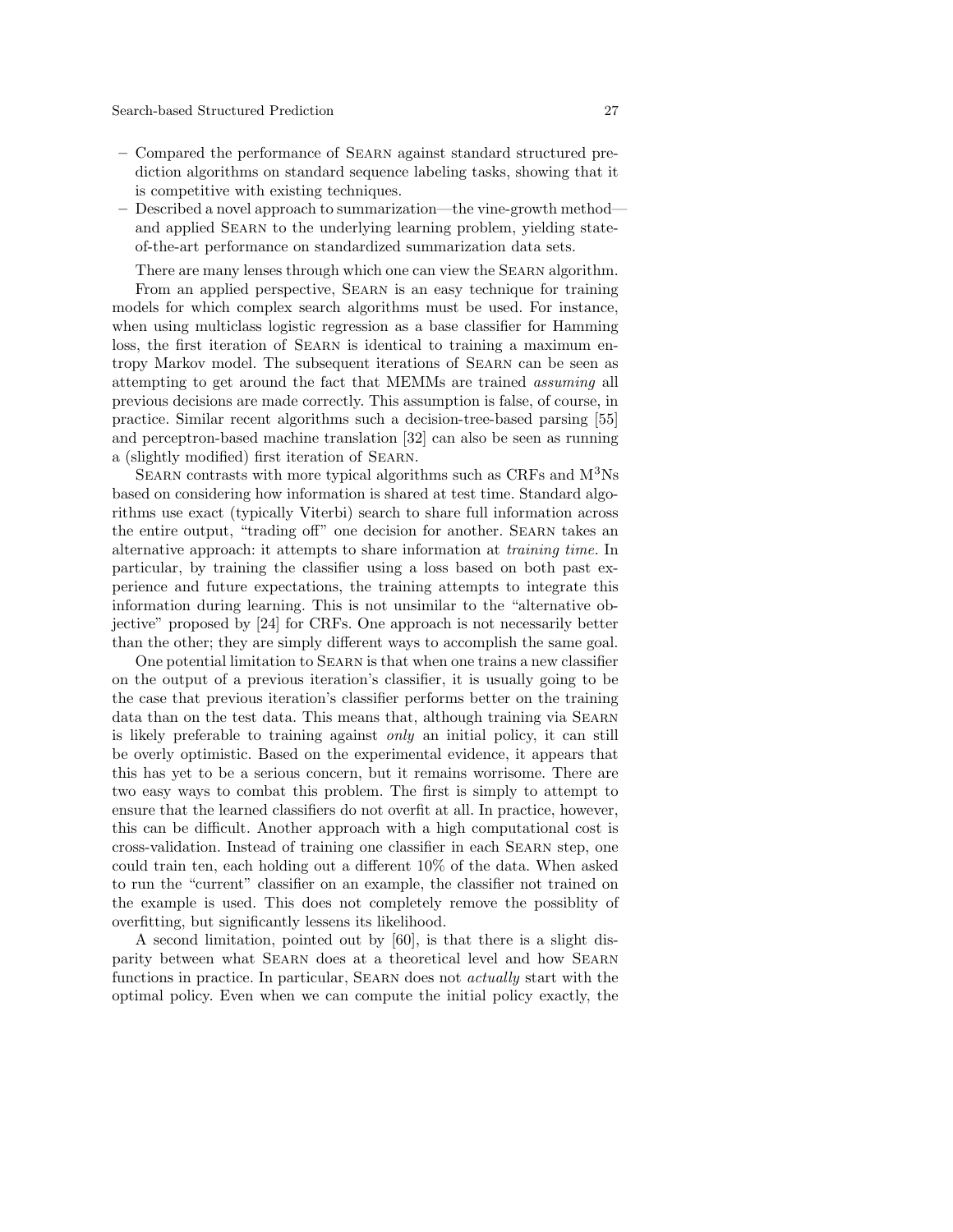"true outputs" on which this initial policy are based are potentially noisy. This means that while  $\pi$  is optimal for the noisy data, it is not optimal for the true data distribution. In fact, it is possible to construct noisy distributions where SEARN performs poorly.<sup>6</sup> Finding other initial policies which are closer to optimal in these situations is an open problem.

SEARN obeys a desirable theoretical property: given a good classification algorithm, one is guaranteed a good structured prediction algorithm. Importantly, this result is independent of the size of the search space or the tractability of the search method. This shows that local learning—when done properly—can lead to good global performance. From the perspective of applied machine learning, Searn serves as an interpreter through which engineers can easily make use of state-of-the-art machine learning techniques.

In the context of structured prediction algorithms, SEARN lies somewhere between global learning algorithms, such as  $M<sup>3</sup>Ns$  and CRFs, and local learning algorithms, such as those described [43]. The key difference between Searn and global algorithms is in how uncertainty is handled. In global algorithms, the search algorithm is used at test time to propagate uncertainty across the structure. In Searn, the prediction costs are used during training time to propagate uncertainty across the structure. Both contrast with local learning, in which no uncertainty is propagated.

From a wider machine learning perspective, Searn makes more apparent the connection between reinforcement learning and structured prediction. In particular, structured prediction can be viewed as a reinforcement learning problem in a degenerate world in which all observations are available at the initial time step. However, there are clearly alternative middle-grounds between pure structured prediction and full-blown reinforcement learning (and natural applications—such as planning—in this realm) for which this connection might serve to be useful.

Despite these successes, there is much future work that is possible. One significant open question on the theoretical side is that of sample complexity: "How many examples do we need in order to achieve learning under additional assumptions?" Related problems of semi-supervised and active learning in the Searn framework are also interesting and likely to produce powerful extensions. Another vein of research is in applying Searnto domains other than language. Structured prediction problems arise in a large variety of settings (vision, biology, system design, compilers, etc.). For each of these domains, different sorts of search algorithms and different sorts of features are necessary. Although Searn has been discussed largely as a method for solving structured prediction problems, it is, more generally, a method for integrating *search* and *learning*. This leads to potential applications of Searn that fall strictly outside the scope of structured prediction.

 $6$  One can construct such a noisy distribution as follows. Suppose there is fundamental noise and a "safe" option which results in small loss. Suppose this safe option is always more than a one step deviation from the highly noisy "optimal" sequence. SEARN can be confused by this divergence.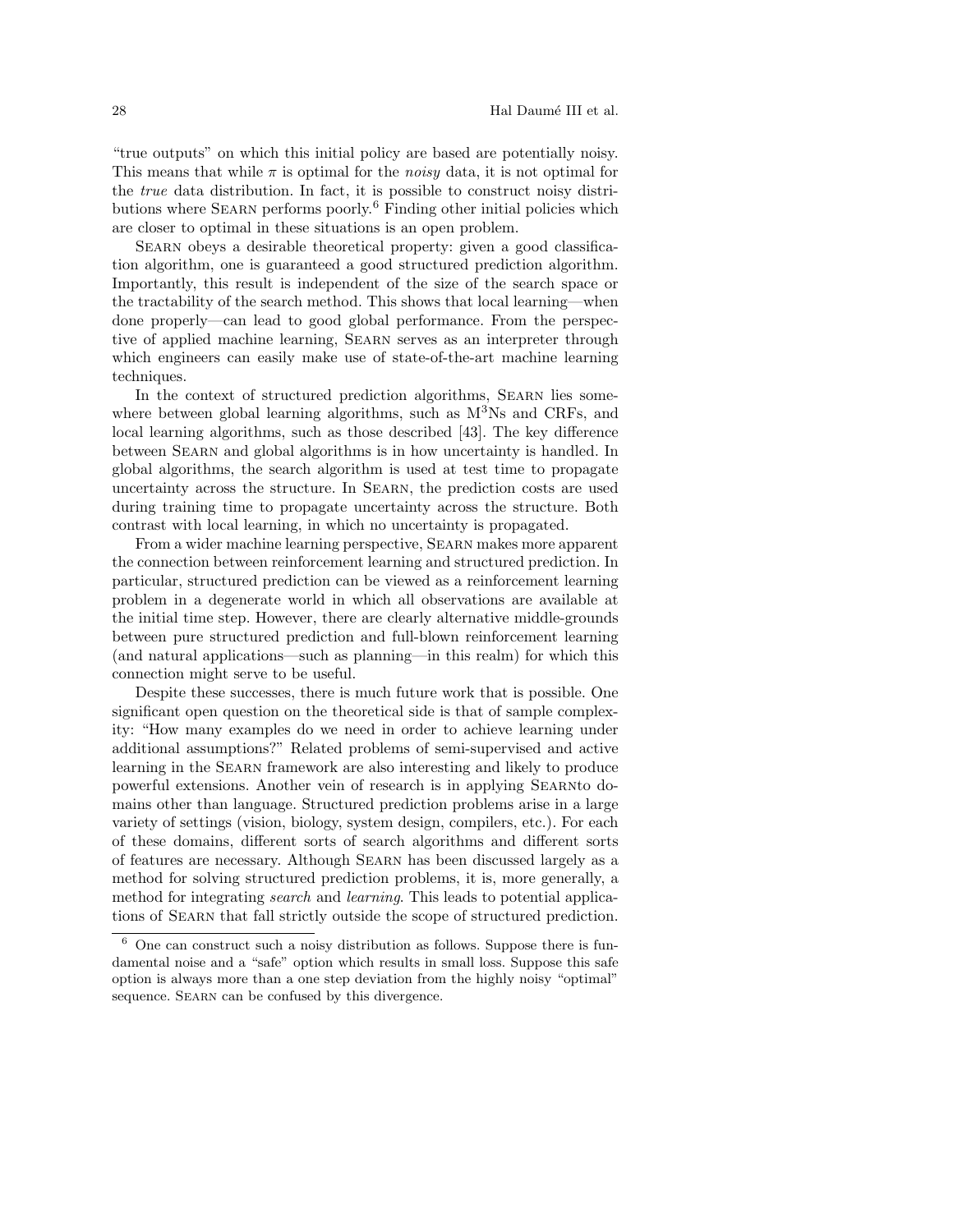#### References

- 1. Yasemin Altun, Thomas Hofmann, and Alexander Smola. Gaussian process classification for segmenting and annotating sequences. In Proceedings of the International Conference on Machine Learning (ICML), 2004.
- 2. Rie Ando and Tong Zhang. A framework for learning predictive structures from multiple tasks and unlabeled data. Journal of Machine Learning Research (JMLR), 6:1817–1853, 2005.
- 3. J. Andrew Bagnell, S. Kakade, A. Ng, and J. Schneider. Policy search by dynamic programming. In Neural Information Processing Systems, MIT Press, Vol. 16, 2003.
- 4. Alina Beygelzimer, Varsha Dani, Tom Hayes, John Langford, and Bianca Zadrozny. Error limiting reductions between classification tasks. In Proceedings of the International Conference on Machine Learning (ICML), 2005.
- 5. Dan Bikel. Intricacies of Collins' parsing model. Computational Linguistics, 2004. To appear.
- 6. Chih-Chung Chang and Chih-Jen Lin. LIBSVM: a library for support vector machines, 2001. Software available at  $http://www.csie.ntu.edu.tw/~cilin/$ libsvm.
- 7. William W. Cohen and Vitor Carvalho. Stacked sequential learning. In Proceedings of the International Joint Conference on Artificial Intelligence (IJ-CAI), 2005.
- 8. Michael Collins. Discriminative training methods for hidden Markov models: Theory and experiments with perceptron algorithms. In Proceedings of the Conference on Empirical Methods in Natural Language Processing (EMNLP), 2002.
- 9. Michael Collins and Brian Roark. Incremental parsing with the perceptron algorithm. In Proceedings of the Conference of the Association for Computational Linguistics (ACL), 2004.
- 10. P. Crescenzi, D. Goldman, C. Papadimitriou, A. Piccolboni, and M. Yannakakis. On the complexity of protein folding. In ACM Symposium on Theory of Computing (STOC), pages 597–603, 1998.
- 11. Hoa Dang, editor. Fifth Document Understanding Conference (DUC-2005), Ann Arbor, MI, June 2005.
- 12. Hal Daumé III. Practical Structured Learning for Natural Language Processing. PhD thesis, University of Southern California, 2006.
- 13. Hal Daum´e III and Daniel Marcu. A noisy-channel model for document compression. In Proceedings of the Conference of the Association for Computational Linguistics (ACL), pages 449–456, 2002.
- 14. Hal Daum´e III and Daniel Marcu. Bayesian summarization at DUC and a suggestion for extrinsic evaluation. In Document Understanding Conference, 2005.
- 15. Hal Daumé III and Daniel Marcu. A large-scale exploration of effective global features for a joint entity detection and tracking model. In Proceedings of the Joint Conference on Human Language Technology Conference and Empirical Methods in Natural Language Processing (HLT/EMNLP), pages 97–104, 2005.
- 16. Hal Daum´e III and Daniel Marcu. Bayesian query-focused summarization. In Proceedings of the Conference of the Association for Computational Linguistics (ACL), Sydney, Australia, 2006.
- 17. L.R. Foulds and R.L. Graham. The Steiner problem in phylogeny is NPcomplete. Advances in Applied Mathematics, 3:43–49, 1982.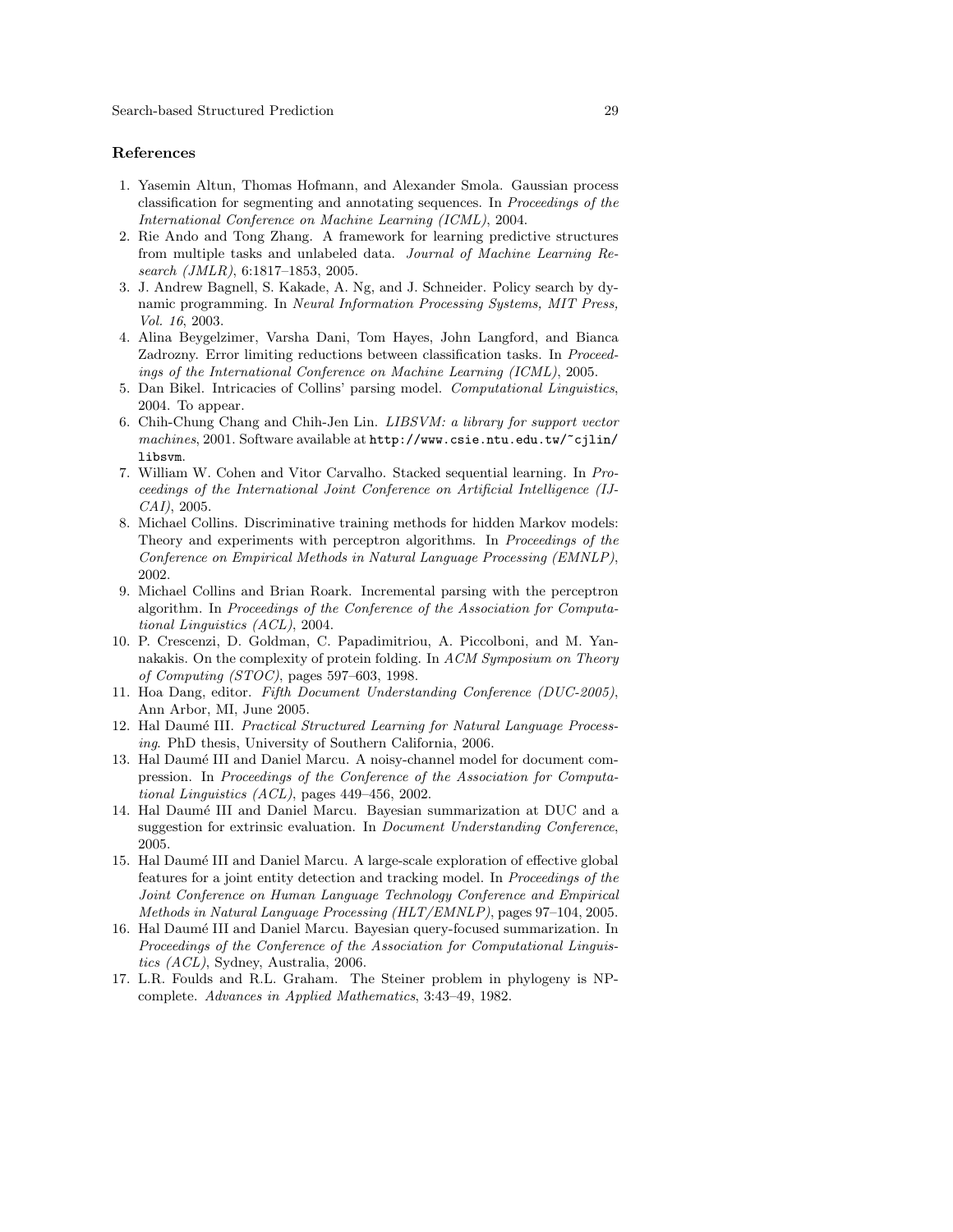- 18. Y. Freund and R.E. Shapire. Large margin classification using the perceptron algorithm. Machine Learning (ML), 37(3):277–296, 1999.
- 19. Ulrich Germann, Mike Jahr, Kevin Knight, Daniel Marcu, and Kenji Yamada. Fast decoding and optimal decoding for machine translation. Artificial Intelligence, 154(1-2):127–143, 2003.
- 20. Jesus Giménez and Lluís Màrquez. SVMTool: A general POS tagger generator based on support vector machines. In Proceedings of the 4th LREC, 2004.
- 21. Liang Huang, Hao Zhang, and Daniel Gildea. Machine translation as lexicalized parsing with hooks. In Proceedings of the 9th International Workshop on Parsing Technologies (IWPT-05), October 2005.
- 22. Matti Kääriäinen. Lower bounds for reductions. Talk at the Atomic Learning Workshop (TTI-C), March 2006.
- 23. Sham Kakade and John Langford. Approximately optimal approximate reinforcement learning. In Proceedings of the International Conference on Machine Learning (ICML), 2002.
- 24. Sham Kakade, Yee Whye Teh, and Sam Roweis. An alternate objective function for Markovian fields. In Proceedings of the International Conference on Machine Learning (ICML), 2002.
- 25. Robert Kassel. A Comparison of Approaches to On-line Handwritten Character Recognition. PhD thesis, Massachusetts Institute of Technology, Spoken Language Systems Group, 1995.
- 26. Kevin Knight and Daniel Marcu. Summarization beyond sentence extraction: A probabilistic approach to sentence compression. Artificial Intelligence, 139(1), 2002.
- 27. Taku Kudo and Yuji Matsumoto. Chunking with support vector machines. In Proceedings of the Conference of the North American Chapter of the Association for Computational Linguistics (NAACL), 2001.
- 28. Taku Kudo and Yuji Matsumoto. Fast methods for kernel-based text analysis. In Proceedings of the Conference of the Association for Computational Linguistics (ACL), 2003.
- 29. John Lafferty, Andrew McCallum, and Fernando Pereira. Conditional random fields: Probabilistic models for segmenting and labeling sequence data. In Proceedings of the International Conference on Machine Learning (ICML), 2001.
- 30. John Langford and Bianca Zadrozny. Relating reinforcement learning performance to classification performance. In Proceedings of the International Conference on Machine Learning (ICML), 2005.
- 31. David Lewis. Applying support vector machines to the TREC-2001 batch filtering and routing tasks. In Proceedings of the Conference on Research and Developments in Information Retrieval (SIGIR), 2001.
- 32. Percy Liang, Alexander Bouchard-Côté, Dan Klein, and Ben Taskar. An endto-end discriminative approach to machine translation. In Proceedings of the Joint International Conference on Computational Linguistics and Association of Computational Linguistics (COLING/ACL), 2006.
- 33. Chin-Yew Lin and Eduard Hovy. From single to multi-document summarization: A prototype system and its evaluation. In Proceedings of the Conference of the Association for Computational Linguistics (ACL), July 2002.
- 34. Chin-Yew Lin and Eduard Hovy. Automatic evaluation of summaries using n-gram co-occurrence statistics. In Proceedings of the Conference of the North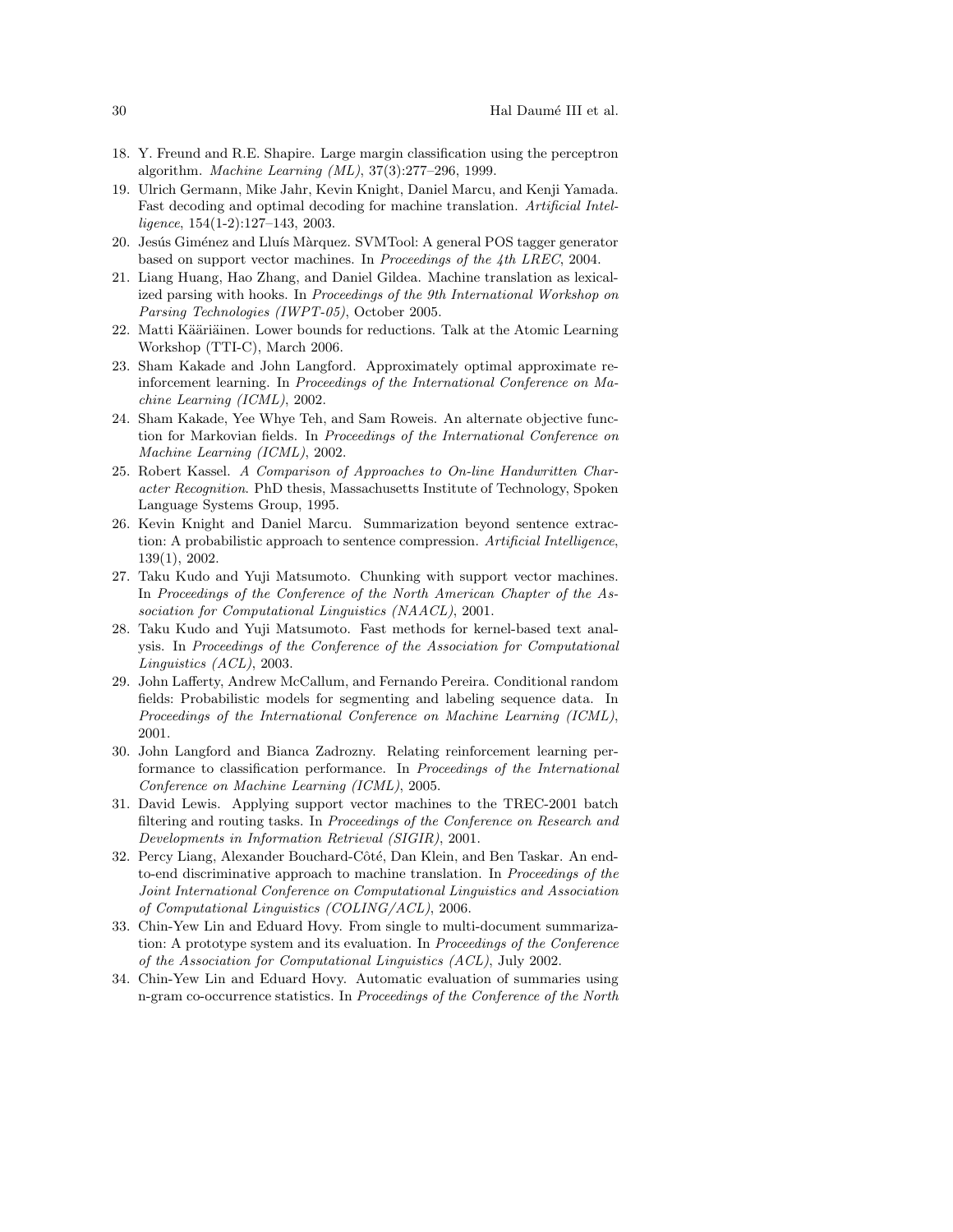American Chapter of the Association for Computational Linguistics and Human Language Technology (NAACL/HLT), Edmonton, Canada, May 27 – June 1 2003.

- 35. Christopher Manning. Doing named entity recognition? Don't optimize for F1. Post on the NLPers Blog, 25 August 2006. http://nlpers.blogspot. com/2006/08/doing-named-entity-recognition-dont.%html.
- 36. David McAllester, Michael Collins, and Fernando Pereira. Case-factor diagrams for structured probabilistic modeling. In Proceedings of the Converence on Uncertainty in Artificial Intelligence (UAI), 2004.
- 37. Andrew McCallum, Dayne Freitag, and Fernando Pereira. Maximum entropy Markov models for information extraction and segmentation. In Proceedings of the International Conference on Machine Learning (ICML), 2000.
- 38. Ryan McDonald. Discriminative sentence compression with soft syntactic constraints. In Proceedings of the Conference of the European Association for Computational Linguistics (EACL), 2006.
- 39. Ryan McDonald, Koby Crammer, and Fernando Pereira. Large margin online learning algorithms for scalable structured classification. In NIPS Workshop on Learning with Structured Outputs, 2004.
- 40. Ryan McDonald and Fernando Pereira. Identifying gene and protein mentions in text using conditional random fields. BMC Bioinformatics, 6(Suppl 1), 2005.
- 41. David Musicant, Vipin Kumar, and Aysel Ozgur. Optimizing F-measure with support vector machines. In Proceedings of the International Florida Artificial Intelligence Research Society Conference, pages 356–360, 2003.
- 42. Andrew Ng and Michael Jordan. PEGASUS: A policy search method for large MDPs and POMDPs. In Proceedings of the Converence on Uncertainty in Artificial Intelligence (UAI), 2000.
- 43. Vasin Punyakanok and Dan Roth. The use of classifiers in sequential inference. In Advances in Neural Information Processing Systems (NIPS), 2001.
- 44. Vasin Punyakanok, Dan Roth, and Wen-Tau Yih. The necessity of syntactic parsing for semantic role labeling. In Proceedings of the International Joint Conference on Artificial Intelligence (IJCAI), pages 1117–1123, 2005.
- 45. Vasin Punyakanok, Dan Roth, Wen-Tau Yih, and Dav Zimak. Learning and inference over constrained output. In Proceedings of the International Joint Conference on Artificial Intelligence (IJCAI), pages 1124–1129, 2005.
- 46. Frank Rosenblatt. The perceptron: A probabilistic model for information storage and organization in the brain. Psychological Review, 65:386–408, 1958. Reprinted in Neurocomputing (MIT Press, 1998).
- 47. Stuart Russell and Peter Norvig. Artificial Intelligence: A Modern Approach. Prentice Hall, New Jersey, 1995.
- 48. Sunita Sarawagi and William Cohen. Semi-Markov conditional random fields for information extraction. In Advances in Neural Information Processing Systems (NIPS), 2004.
- 49. Charles Sutton, Khashayar Rohanimanesh, and Andrew McCallum. Dynamic conditional random fields: Factorized probabilistic models for labeling and segmenting sequence data. In Proceedings of the International Conference on Machine Learning (ICML), pages 783–790, 2004.
- 50. Charles Sutton, Michael Sindelar, and Andrew McCallum. Feature bagging: Preventing weight undertraining in structured discriminative learning. Technical Report IR-402, University of Massachusetts, Center for Intelligent Information Retrieval, 2005.